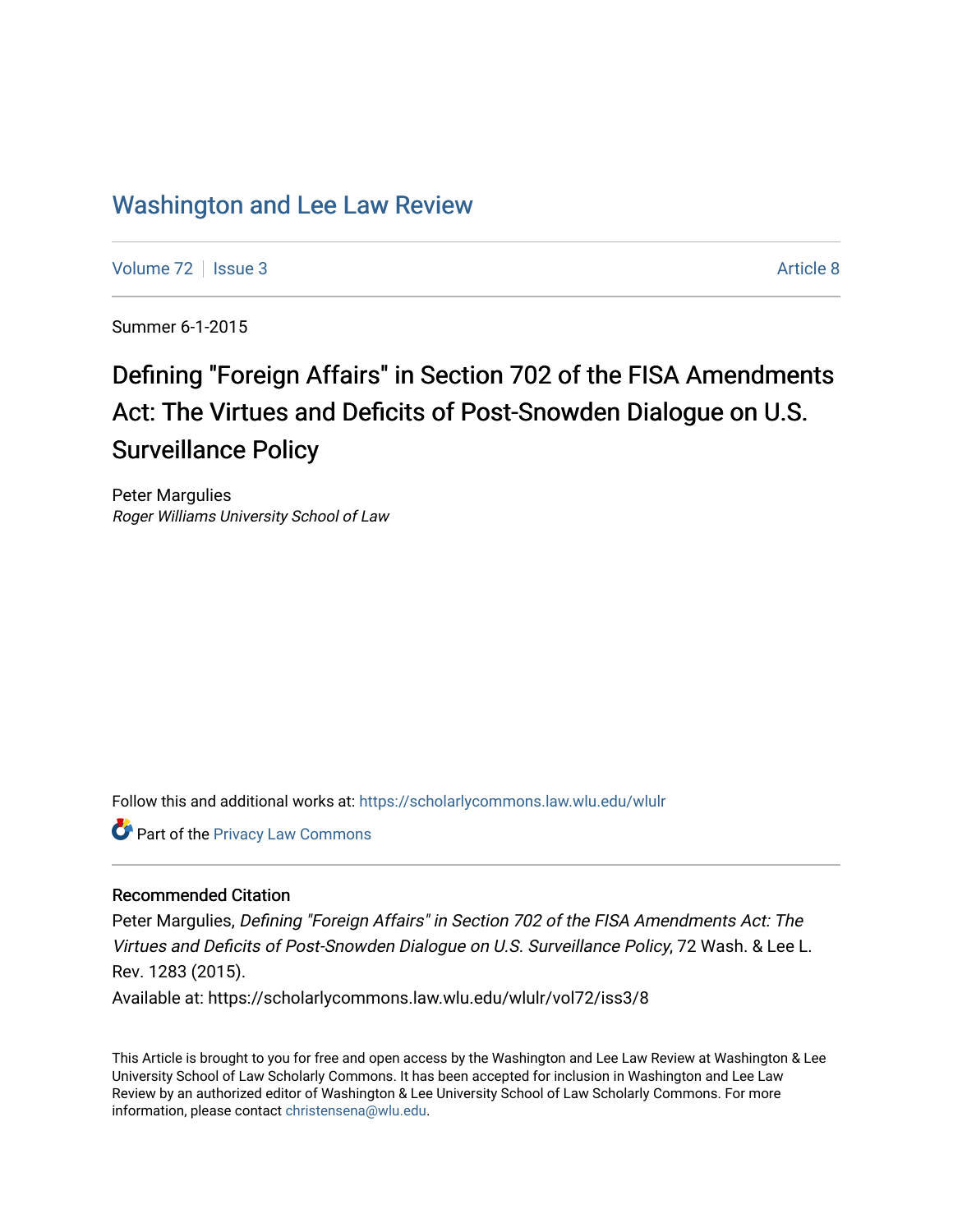# Defining "Foreign Affairs" in Section 702 of the FISA Amendments Act: The Virtues and Deficits of Post-Snowden Dialogue on U.S. Surveillance Policy

Peter Margulies\*

#### <span id="page-1-0"></span>*I. Introduction*

The revelations of Edward Snowden about government intelligence collection and surveillance have spurred a national conversation about surveillance.<sup>1</sup> Both government and civil

<sup>\*</sup> Professor of Law, Roger Williams University School of Law; B.A., Colgate, 1978; J.D., Columbia, 1981.

<sup>1</sup>*. See* David Cole, *Can Privacy Be Saved?*, N.Y. REV. BOOKS, Mar. 6, 2014, at 23 (discussing concerns about privacy). *See generally* Laura K. Donohue, *Section 702 and the Collection of International Telephone and Internet Content*, 38 HARV. J.L. & PUB. POL'Y 117 (2015) (cautioning about risks of foreign surveillance); Laura K. Donohue, *Bulk Metadata Collection: Statutory and Constitutional Considerations*, 37 HARV. J.L. & PUB. POL'Y 757 (2014) (warning about risks of domestic surveillance); Shayana Kadidal, *NSA Surveillance: The Implications for Civil Liberties*, 10 ISJLP 433 (2014) (same). *Cf.* Peter Margulies, *Dynamic Surveillance: Evolving Procedures in Metadata and Foreign Content Collection After Snowden*, 66 HASTINGS L.J. 1 (2014) [hereinafter *Dynamic Surveillance*] (arguing that pre-Snowden domestic and foreign intelligence collection were consistent with both U.S. statutes and the Constitution, while arguing for reforms to enhance legitimacy of such efforts); Ashley Deeks, *An International Legal Framework for Surveillance*, 55 VA. J. INT'L L. 291 (2015) (arguing for procedural norms); Peter Margulies, *The NSA in Global Perspective: Surveillance, Human Rights, and International Counterterrorism*, 82 FORDHAM L. REV. 2137 (2014) [hereinafter *NSA in Global Perspective*] (arguing that U.S. surveillance and intelligence collection policy is consistent with international human rights law, and that reforms would buttress this argument); Peter Margulies, *Rage Against the Machine?: Automated Surveillance and Human Rights*, (Roger Williams Univ. L. Stud. Paper No. 164, 2015), *available at*  http://ssrn.com/abstract=2657619 (urging safeguards such as independent review of transnational surveillance).

For case law on various surveillance programs, see *In re* Directives Pursuant to Section 105b of the Foreign Intelligence Surveillance Act, 551 F.3d 1004, 1006 (FISA Ct. Rev. 2008) (upholding predecessor to FAA as constitutional); United States v. Mohamud, No. 3:10-CR-00475-KI-1, 2014 WL 2866749, at \*1, \*9–27 (D.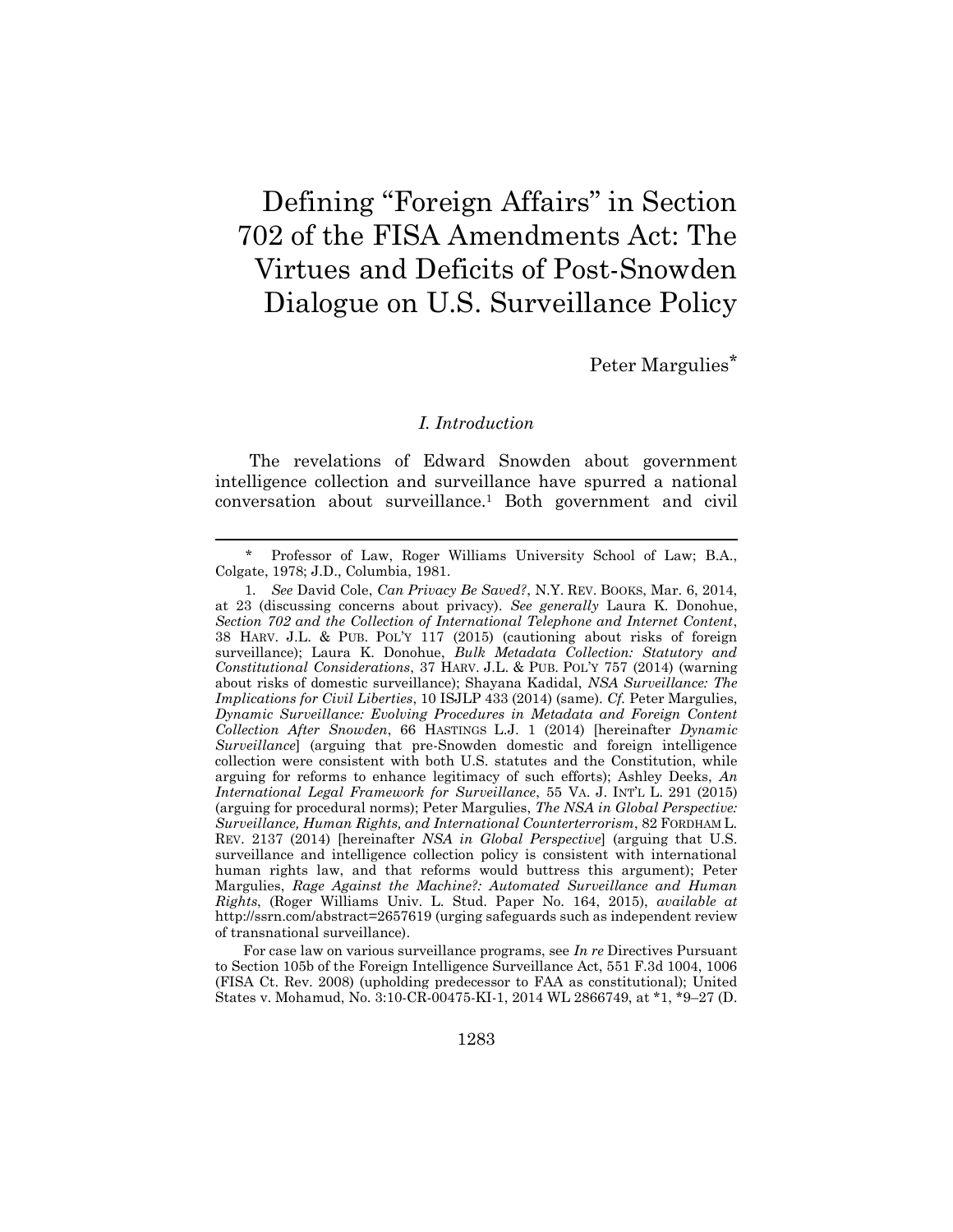liberties advocates, although they differ on the cost of Snowden's disclosures, agree that this conversation has in some respects been beneficial. In this brief essay, I examine the virtues and limits of that conversation, with respect to a particular statutory provision: the definition of "foreign intelligence information" in § 702 of the FISA Amendments Act of 2008 (FAA) as including information with "respect to a foreign power" relating to the "conduct of the foreign affairs" of the United States.<sup>2</sup> The exact parameters of the surveillance authorized by this language are admittedly unclear. However, privacy advocates—despite their sincerity—have not advanced the conversation in their approach to this issue.<sup>3</sup> A more nuanced dialogue is necessary; this essay seeks to further that process.

<span id="page-2-2"></span><span id="page-2-1"></span><span id="page-2-0"></span>While critics have argued that § 702's "foreign affairs" provision is a roving license for open-ended intelligence collection, that position fails to acknowledge the Framers' view that secrecy is necessary for deliberation.<sup>4</sup> Premature public disclosure of lawful surveillance and intelligence collection can sour negotiations and embarrass allies.<sup>5</sup> The Framers, who had practiced diplomacy from the American Revolution through the Founding Era, prized secrecy as one of the virtues of statecraft.<sup>6</sup> Aware that they were pursuing a new legal and political order,

2. 50 U.S.C. § 1801(e)(2)(B) (2012).

3. For a useful and dispassionate source of analysis and information on § 702 surveillance, see PRIVACY AND CIVIL LIBERTIES OVERSIGHT BOARD, REPORT ON THE SURVEILLANCE PROGRAM OPERATED PURSUANT TO SECTION 702 OF THE FOREIGN INTELLIGENCE SURVEILLANCE ACT 93 (2014) [hereinafter PCLOB § 702 REPORT], https://www.pclob.gov/library/702-Report.pdf.

4*. See* Margulies, *Dynamic Surveillance*, *supra* note [1,](#page-1-0) at 30–33 (discussing Framers' views); *cf.* David E. Pozen, *Deep Secrecy*, 63 STAN. L. REV. 257, 278, 282– 83, 287 (2010) (noting secrecy's risks and benefits).

5*. See* STANLEY ELKINS & ERIC MCKITRICK, THE AGE OF FEDERALISM 348–61 (1993) (discussing reaction of Jefferson and Hamilton during neutrality crisis with France to tactics of French minister Edmond Genet); JOHN LAMBERTON HARPER, AMERICAN MACHIAVELLI: ALEXANDER HAMILTON AND THE ORIGINS OF U.S. FOREIGN POLICY 115–23 (2004) (recounting neutrality crisis).

6*. See* Margulies, *Dynamic Surveillance*, *supra* note [1,](#page-1-0) at 30–33 (discussing secrecy in American law).

Or. June 24, 2014) (upholding surveillance under § 702); *see also* Klayman v. Obama, 2015 U.S. App. Lexis 15189 at \*1, \*6 (D.C. Cir. Aug. 28, 2015) (vacating preliminary injunction against § 215 program that had been issued by district court). *But see* ACLU v. Clapper, 785 F.3d 787, 813–16 (2d Cir. 2015) (holding that § 215 program exceeded statutory authority).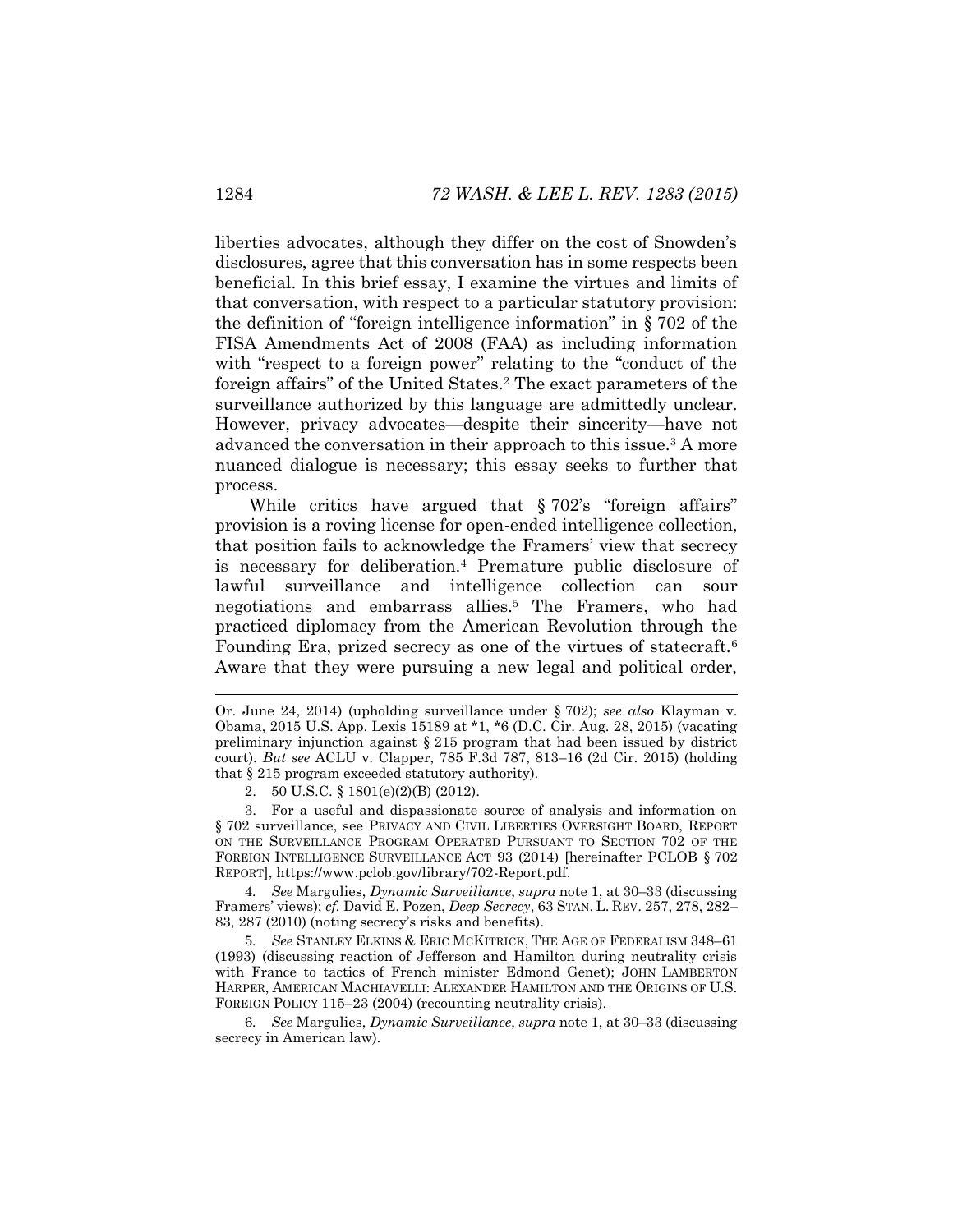they were also determined to revive virtues from the humanist political tradition that the warring monarchies of Europe had submerged. Moreover, the Framers understood diplomacy's place in international law. The criticism that Founding Era officials such as Hamilton and Madison, despite their differences, directed at the French minister Edmond Genet during the Neutrality Crisis demonstrated their understanding of secrecy's utility for diplomacy.<sup>7</sup>

Properly understood as limited to state conduct, the "foreign affairs" prong of "foreign intelligence information" under § 702 deals largely with matters ancillary to diplomacy, including foreign officials' taking of bribes from private companies, aid to individuals and entities in the theft of U.S. intellectual property, and attitudes toward sanctions on rogue states such as Iran.<sup>8</sup> The "foreign affairs" language, understood as its language and intent suggest, is not a residual clause authorizing *all* the collection and surveillance precluded by other definitions in the statute. It simply allows the United States to gather information relating to other states' compliance with norms and the prospects for international cooperation on enforcement. This U.S. monitoring may occur clandestinely. As with other forms of information-gathering, undue disclosure of the means and subject of the collection may undermine the purpose of the investigation or jeopardize other U.S. foreign policy goals, such as cooperation with states that the United States has targeted for investigation.

Privacy advocates who criticize the breadth of the "foreign affairs" provision in the FAA have generally not recognized its importance for U.S. diplomacy. This failure to acknowledge the diplomatic issues addressed by the "foreign affairs" provision has adversely affected the public debate about surveillance and intelligence collection. To grapple with the issues raised by the "foreign affairs" provision, privacy advocates should have acknowledged the government's interests. They then should have argued that those interests are less important than the government contends or that the government can vindicate those

<sup>7</sup>*. See* ELKINS & MCKITRICK, *supra* not[e 5,](#page-2-0) at 348–61 (discussing reaction to tactics of French minister Edmond Genet during neutrality crisis).

<sup>8</sup>*. See* Charlie Savage, *Book Reveals Wider Net of U.S. Spying on Envoys*, N.Y. TIMES, May 13, 2014, at A8 (discussing the NSA's role in the diplomatic negotiations leading up to Iran sanctions).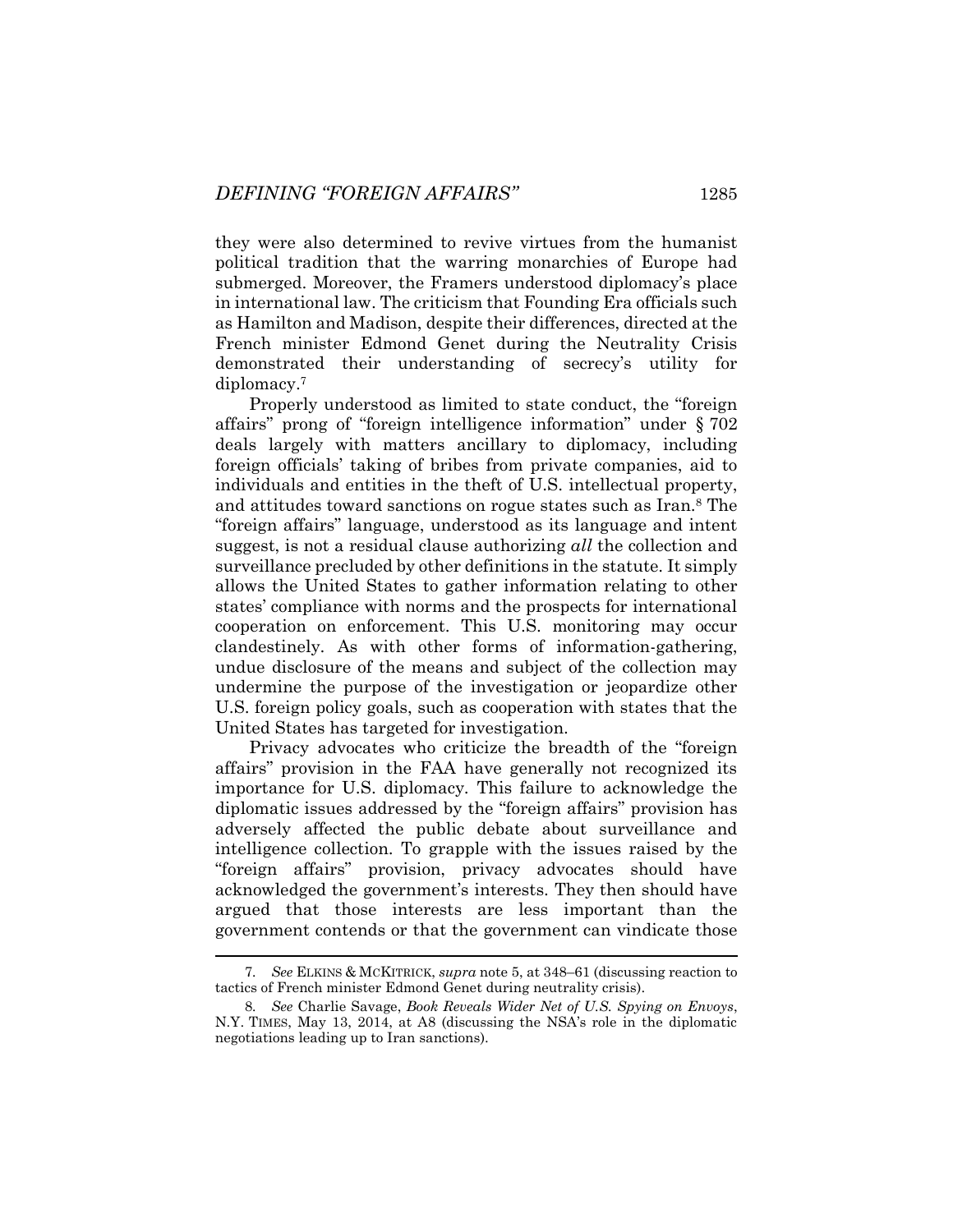interests in an overall regime of transparency. Instead, privacy advocates have advanced an oversimplified view of the Framers' thought that unduly discounts the virtues of secrecy.

One could also view privacy advocates' stance as a more sophisticated effort in tune with the Framers' efforts to fashion procedural proxies for substantive concerns. Although privacy advocates have urged a narrowing or clarification of the "foreign affairs" provision, they have also pushed for procedural reforms that would add checks and balances to the proceedings of the Foreign Intelligence Surveillance Court (FISC). The USA FREEDOM Act of 2015<sup>9</sup> incorporated some of those reforms, including a panel of amicus curiae that would push back against the government's arguments in the FISC.<sup>10</sup> These procedural reforms would act as a proxy for substantive revisions of § 702, by assuring privacy advocates that a neutral party responsive to the public's concerns would monitor intelligence collection and surveillance. Having robust external constraints in place could also reinforce the internal compliance culture within the NSA and other intelligence agencies, and promote faith in technological safeguards that the NSA and other agencies have installed to protect privacy. A conversation that resulted in an institutionalized public advocate and other robust procedural proxies for substantive reform would protect both privacy and the United States' diplomatic imperatives.

This Essay is in three Parts. Part I discusses the FAA's "foreign affairs" provision and privacy advocates' concerns. It also notes the substantial reforms, including greater transparency, that U.S. intelligence agencies such as the NSA have promulgated since the Snowden revelations, in part because of the process initiated by Presidential Policy Directive No. 28 (PPD-28) in January 2014.<sup>11</sup> Part II discusses views of secrecy and diplomacy during the Founding Era, centering on the Neutrality Crisis with France. This section also mentions subsequent judicial decisions on secrecy and statecraft. Part III argues that privacy advocates'

<span id="page-4-0"></span><sup>9.</sup> Pub. L. No. 114–23, 129 Stat. 268, § 401 (2015) (codified at various sections of Title 50 of the U.S. Code).

<sup>10.</sup> 50 U.S.C. § 1803(i).

<sup>11.</sup> *See* Presidential Policy Directive/PPD-28 on Signals Intelligence Activities, 2014 DAILY COMP. PRES. DOC. 31, at 5 (Jan. 17, 2015) [hereinafter PPD-28] (promulgating certain policies for safeguarding personal information).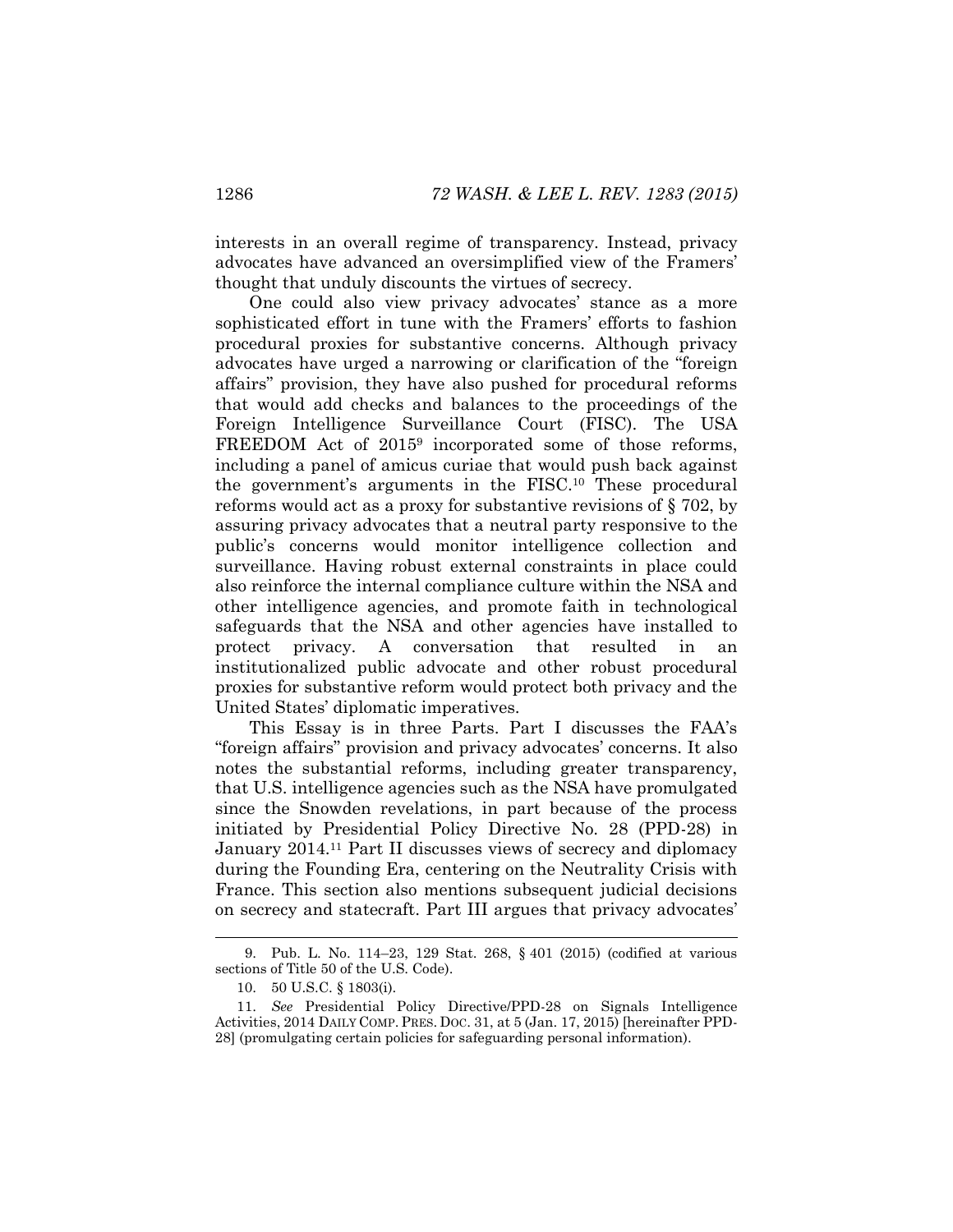failure to acknowledge the need for secrecy in intelligencegathering supporting U.S. diplomacy has adversely affected the public discussion of surveillance policy. In addition, this section argues that steering the post-Snowden conversation toward procedural proxies such as an institutionalized public advocate at the FISC would enrich public debate.

#### *II. Section 702 and Post-Snowden Reform*

Edward Snowden's revelations have resulted in intense public scrutiny of two types of intelligence collection by the NSA. One is domestic—the so-called metadata program, established under  $\S 215$  of the USA Patriot Act,<sup>12</sup> which entails the bulk collection of call record information, including phone numbers and times of calls.<sup>13</sup> The other is foreign—programs operated pursuant to  $\S 702$ of the FAA.<sup>14</sup> The discussion in this Part centers on § 702. It then discusses post-Snowden reforms that are already in place, and privacy advocates' arguments that more substantive reform of § 702 is necessary.

### *A. Section 702 and "Foreign Affairs"*

Under § 702, the government may conduct surveillance targeting the contents of communications of non-U.S. persons reasonably believed to be located abroad when the surveillance will result in acquiring foreign intelligence information.<sup>15</sup> The

<sup>12.</sup> 50 U.S.C. § 1861 (2012).

<sup>13.</sup> *See* Donohue, *Bulk Metadata Collection*, *supra* note [1,](#page-1-0) at 127–28 (explaining § 215); David S. Kris, *On the Bulk Collection of Tangible Things*, 1 LAWFARE RES. PAPER SERIES, Sept. 29, 2013, at 2–17, http://lawfare.s3-us-west-2.amazonaws.com/staging/s3fs-public/uploads/2013/09/Lawfare-Research-Paper-Series-No.-4-2.pdf (discussing the government's bulk collection practices); Steven G. Bradbury, *Understanding the NSA Programs: Bulk Acquisition of Telephone Metadata Under Section 215 and Foreign-Targeted Collection Under Section 702*, 1 LAWFARE RES. PAPER SERIES, Sept. 1, 2013, at 2–7, http://lawfare.s3-us-west-2.amazonaws.com/staging/s3fs-public/uploads/2013/08/Bradbury-Vol-1-No-3.pdf (explaining bulk collection pursuant to § 215).

<sup>14.</sup> 50 U.S.C. § 1881a (2012).

<sup>15</sup>*. See id.* § 1881a(a) (authorizing certain "targeting of persons reasonably believed to be located outside the United States to acquire foreign intelligence information"). Portions of the discussion in this subsection originated in an earlier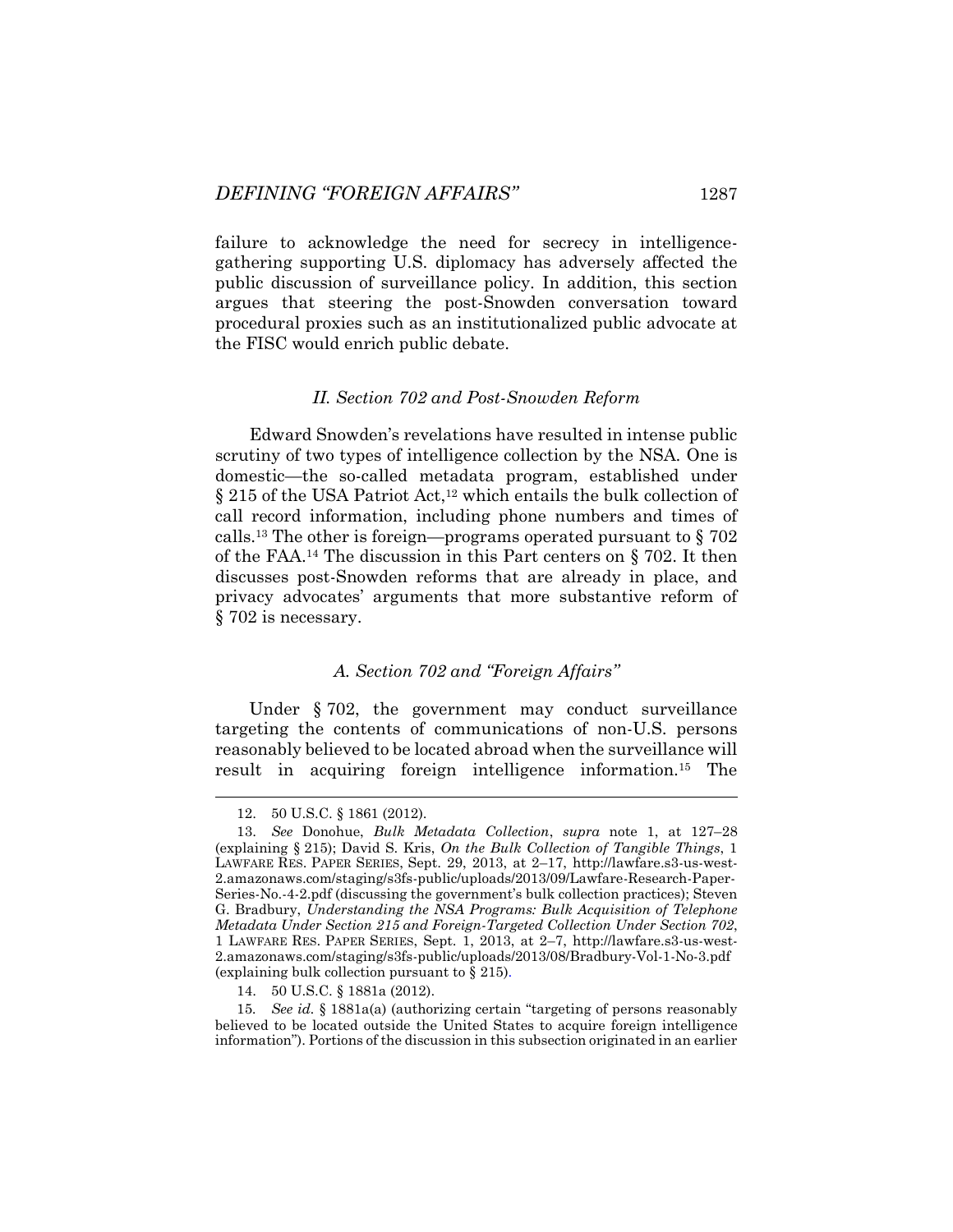government files a certification with the FISC that details its targeting procedures, as well as minimization procedures that reduce the likelihood that analysts will use or retain purely domestic communications or irrelevant information about U.S. persons, defined as U.S. citizens and lawful permanent residents.<sup>16</sup> The FISC can review these and other materials to determine whether the government has complied with the statute, although the FISC does not need to approve individual targets selected by the government.<sup>17</sup> Under the law as of April 6, 2015, the FISC's review of § 702 procedures was ex parte. <sup>18</sup> The FISC, in other words, reviewed the government's certification on its own, without hearing from individuals or entities who might be subject to collection or surveillance, or any other source that might provide a counterweight to the government's submissions.<sup>19</sup>

Under § 702, foreign intelligence information that the government may acquire includes data related to national security, such as information concerning an "actual or potential attack" or "other grave hostile acts [by a] foreign power or an agent of a foreign power."<sup>20</sup> Foreign intelligence information also comprises information relating to possible sabotage<sup>21</sup> and clandestine foreign

piece. *See* Margulies, *The NSA in Global Perspective*, *supra* note [1,](#page-1-0) at 2140–41 (discussing the domestic surveillance programs exposed in the Snowden disclosures).

<sup>16</sup>*. See* 50 U.S.C. § 1881a (detailing procedures for targeting certain persons outside the United States other than U.S. persons).

<sup>17</sup>*. See* PRESIDENT'S REVIEW GROUP ON INTELLIGENCE AND COMMUNICATIONS TECHNOLOGIES, LIBERTY AND SECURITY IN A CHANGING WORLD 135 (2013), http://www.whitehouse.gov/sites/default/files/docs/2013-12-12\_

rg\_final\_report.pdf (explaining when the government need not obtain an individual warrant from the FISC). The lack of a requirement for FISC approval of individual targeting choices under § 702 stems from the constitutional status of foreign surveillance and the path to enactment of § 702. The Supreme Court held in *United States v. Verdugo-Urquidez* that non-U.S. persons (defined as those not citizens, lawful permanent residents, or located in the territorial United States) do not enjoy the protections of the Fourth Amendment. 494 U.S. 259, 265 (1990); *cf.* Orin S. Kerr, *The Fourth Amendment and the Global Internet*, 67 STAN. L. REV. 285, 291–94 (2015) (discussing reasons for not extending Fourth Amendment protections to communications between non-U.S. persons abroad).

<sup>18.</sup> *See* 50 U.S.C. § 1881a(k)(2) (2012) (explaining review procedures).

<sup>19</sup>*. Id.*

<sup>20</sup>*. Id.* § 1801(e)(1)(A).

<sup>21</sup>*. Id.* § 1801(e)(1)(B).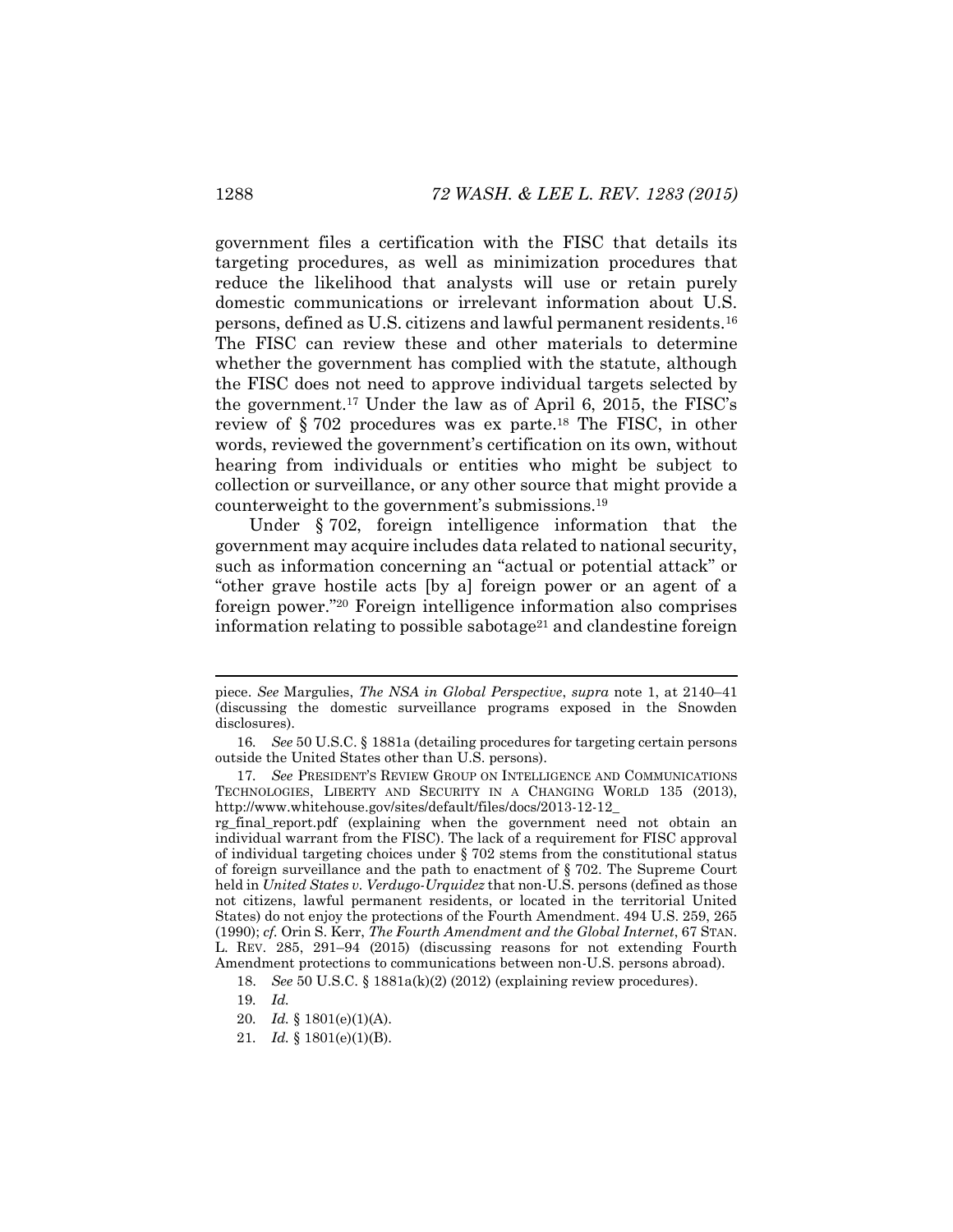"intelligence activities."<sup>22</sup> Another prong of the definition encompasses information "with respect to a foreign power or foreign territory"<sup>23</sup> relating to the "the conduct of the foreign affairs of the United States."<sup>24</sup>

#### *B. Post-Snowden Internal Reforms*

Since Snowden's disclosures, NSA officials have been key participants in an extended conversation about intelligence collection and surveillance. That conversation has involved engagement with privacy advocates. It has also involved internal deliberations. In the second half of 2014, the intelligence community and privacy advocates coalesced around a collection of reforms. However, the intelligence community and privacy advocates continue to disagree on the definition of "foreign intelligence information" under § 702, particularly the "foreign affairs" provision. This section describes a number of steps that the intelligence community has taken to promote transparency and protect Americans' privacy. It then discusses privacy advocates' continued critique of the "foreign affairs" prong of § 702.

In January of 2014, President Obama made a speech that emphasized that individuals *around the world* had an interest in the privacy of their communications vis-à-vis the federal government. To protect this interest, President Obama made a number of commitments about U.S. signals-intelligence collection and surveillance. For example, with respect to the international *bulk* (untargeted) collection of signals intelligence, including content information from phone calls and emails, President Obama narrowed U.S. efforts to "information relating to the capabilities, intentions, or activities of foreign governments or elements thereof, foreign organizations, foreign persons, or international terrorists."<sup>25</sup> In addition, he asserted that the NSA would engage in bulk collection of communications only for purposes of "detecting and countering" terrorism, espionage, nuclear proliferation, threats to U.S. forces, and financial crimes, including evasion of

<sup>22</sup>*. Id.* § 1801(e)(1)(C).

<sup>23</sup>*. Id.* § 1801(e)(2).

<sup>24</sup>*. Id.* § 1801(e)(2)(B).

<sup>25.</sup> PPD-28, *supra* note [11,](#page-4-0) at 2 n.2.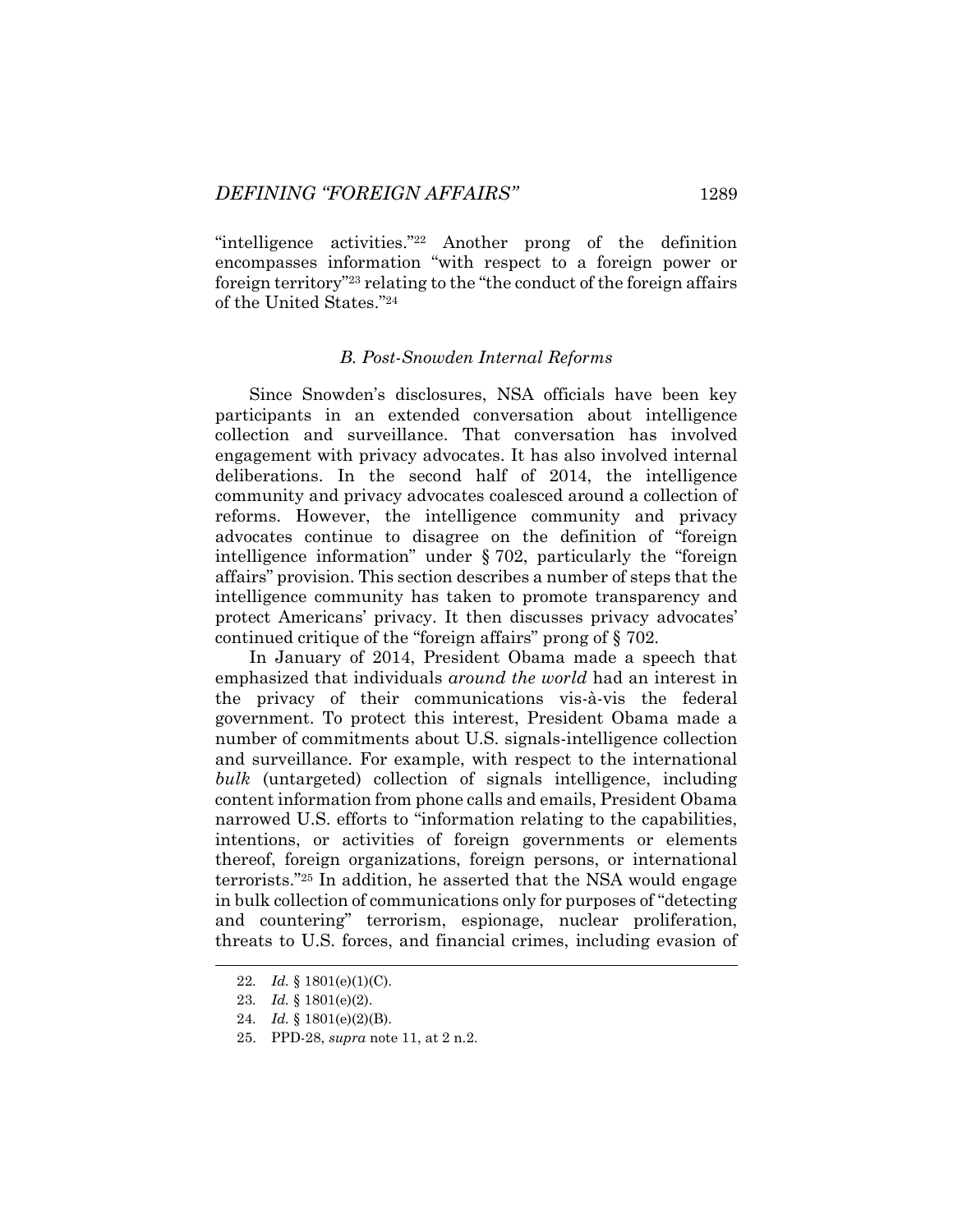duly enacted sanctions.<sup>26</sup> President Obama also clarified what the United States would *not* do in bulk collection. First, it would not collect communications content "for the purpose of suppressing or burdening criticism or dissent, or for disadvantaging persons based on their ethnicity, race, gender, sexual orientation, or religion."<sup>27</sup> Second, it would only disseminate and store information for any person when Section 2.3 of Executive Order 12,333 permitted such activity for U.S. persons: in cases involving "foreign intelligence or counterintelligence," public safety, or ascertainment of a potential intelligence source's credibility.<sup>28</sup>

<span id="page-8-0"></span>While  $\S 702$  constitutes targeted collection using specific identifiers, not "bulk" collection, President Obama's directive also affected § 702, because PPD-28 initiated a broad intragovernment process on *all* intelligence collection abroad.<sup>29</sup> This process centered on ways in which surveillance and espionage could proceed with maximum feasible respect for the privacy rights of the world's citizens.<sup>30</sup> Moreover, representatives of each intelligence-collection agency spoke widely before a spectrum of stakeholders, including advocacy groups, journalists, scholars, and practitioners, articulating the IC's policies and getting feedback from their interlocutors.<sup>31</sup> In addition, agencies engaged in intelligence collection shared information with the Privacy and Civil Liberties Oversight Board (PCLOB), which had access to topsecret information in assessing both the USA Patriot Act  $\S 215$ "metadata" program and the FISA § 702 program.

<sup>26</sup>*. Id.* at 4.

<sup>27</sup>*. Id.* at 3.

<sup>28</sup>*. Id.* at 6; Exec. Order No. 12,333, 3 C.F.R. 200 (1981), *reprinted in* 50 U.S.C. § 401 (1982).

<sup>29</sup>*. See* PPD-28, *supra* note [11,](#page-4-0) at 1–3 (providing principles governing the collection of signals intelligence).

<sup>30</sup>*. See id.* at 5 ("All persons should be treated with dignity and respect, regardless of their nationality or where they might reside, and all persons have legitimate privacy interests in the handling of their personal information.").

<sup>31</sup>*. See, e.g.*, AM. BAR. ASS'N STANDING COMM. ON L. & NAT'L SEC., 24TH ANN. REV. OF FIELD OF NAT'L SEC. L. (2014), http://www.americanbar.org/content/ dam/aba/events/law\_national\_security/LW1114\_prog.authcheckdam.pdf (listing panel including Robert Litt, General Counsel, Office of the Director of Nat'l Intelligence, as well as law professors and privacy advocate from American Civil Liberties Union).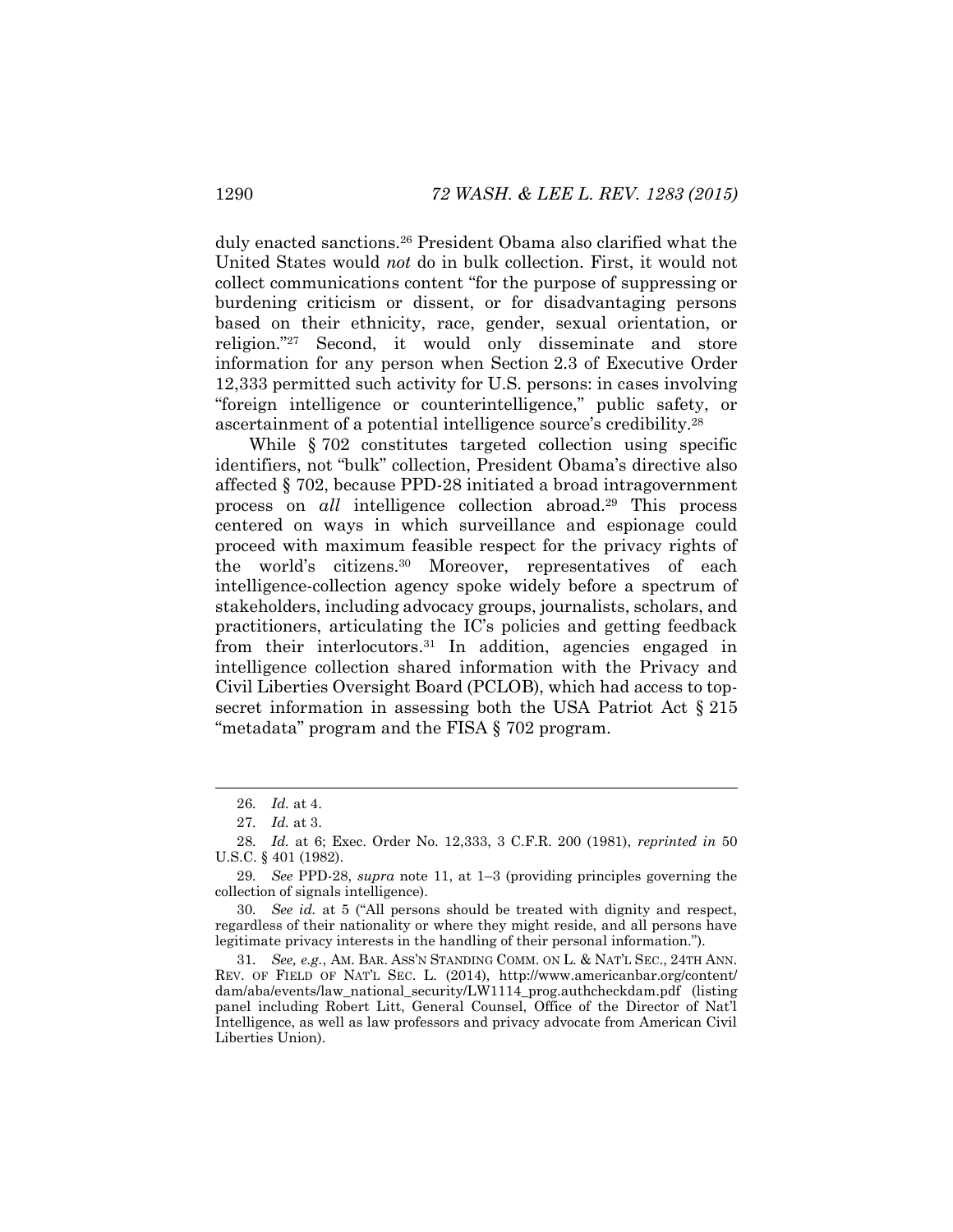<span id="page-9-0"></span>The NSA, for example, drafted a lengthy memo on procedures required under Section 4 of PPD-28.<sup>32</sup> The new procedures implemented by the NSA are consistent with PPD-28 in that they "implement the privacy and civil liberties protections afforded to *non-U.S. persons* in a manner that is comparable, to the extent consistent with national security, to the privacy protections afforded to U.S. persons."<sup>33</sup> The Supplemental Procedures (SPs) state that "[p]rivacy and civil liberties shall be *integral considerations* in the planning of . . . SIGINT activities."<sup>34</sup> The SPs reiterate that the IC will not engage in collection "for the purpose of suppressing or burdening criticism or dissent, or for disadvantaging persons based on their ethnicity, race, color, gender, sexual orientation, or religion."<sup>35</sup> Importantly, the NSA has accepted that "personal information" has the same definition for both U.S. and non-U.S. persons.<sup>36</sup>

The NSA procedures also contain useful guidance on electronic search procedures. Here, a primary concern is with tailoring search terms to avoid unduly broad collection. The NSA addressed this concern by instructing its analysts that, "[w]herever practicable," the agency will use "selection terms" for searches with a reasonable degree of specificity.<sup>37</sup> For example, the NSA will, when practicable, hone in on "specific foreign intelligence targets," such as specific international terrorists or terrorist groups, or specific topics, such as nuclear weapons proliferation.<sup>38</sup> Minimization procedures that limit use and distribution of the information acquired will also govern analysts' conduct.<sup>39</sup>

In the course of its PPD-28 review, the NSA identified and addressed the special problems of intelligence collected in bulk. Bulk collection is the collection that can have the broadest impact on privacy protections worldwide because it refers to signals

<sup>32</sup>*. See* NAT'L SEC. AGENCY, PPD-28 SECTION 4 PROCEDURES (2015), [hereinafter NSA § 4 Memo] (providing the supplemental procedures required by PPD-28).

<sup>33</sup>*. Id.* at 1.

<sup>34</sup>*. Id.* at 5 (emphasis added).

<sup>35</sup>*. Id.*

<sup>36</sup>*. Id.* at 6.

<sup>37.</sup> *Id.*

<sup>38</sup>*. Id.*

<sup>39</sup>*. See id.* at 7 (detailing process for handling collections).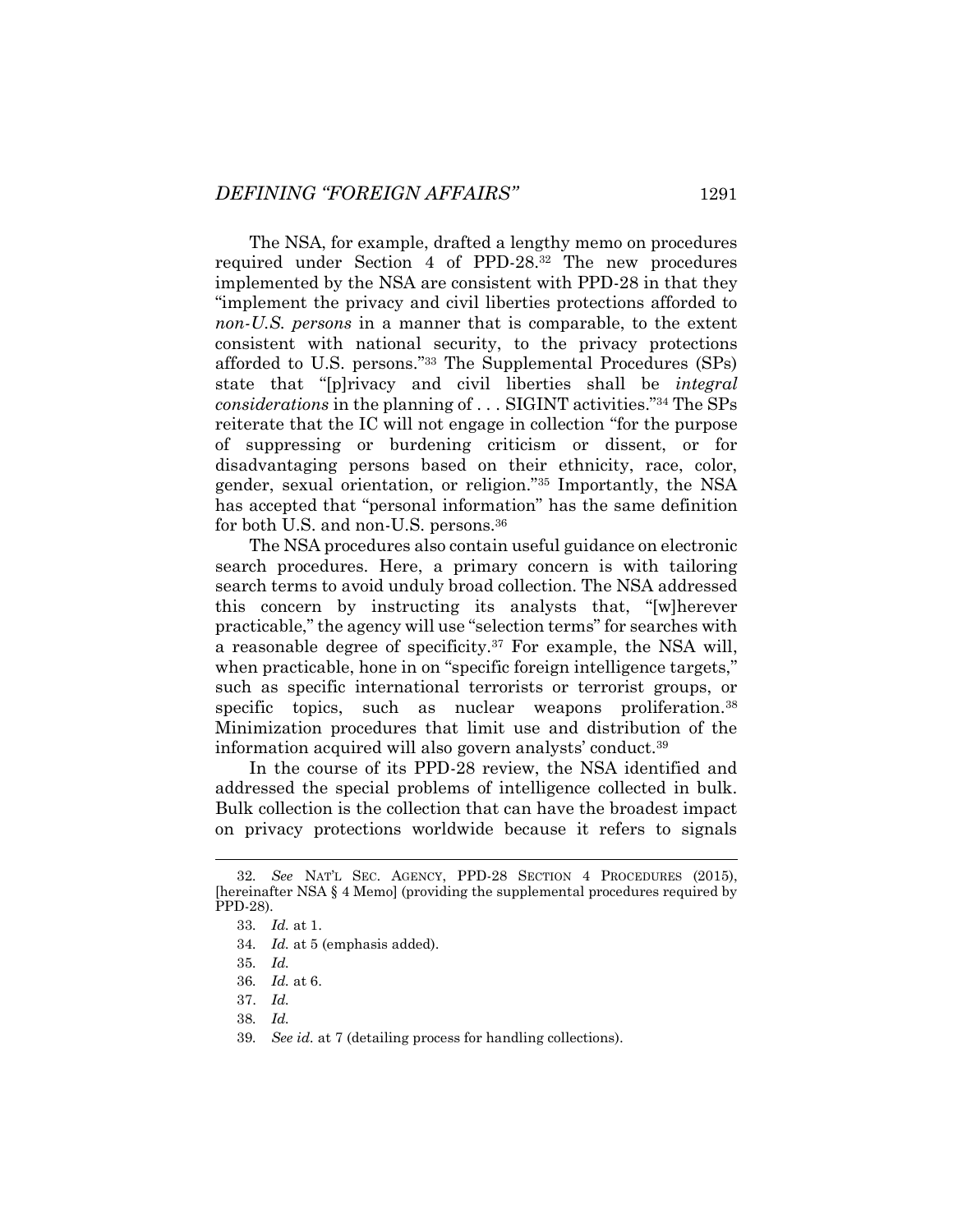intelligence data that, because of technological challenges or operational imperatives, is initially acquired in a wholesale manner. For example, suppose that the United States collected the content of *all* communications within a given country (say, Afghanistan). That wholesale collection would be called "bulk" collection because collection was done without specific selection terms.<sup>40</sup> The NSA limited itself to using such bulk content collection for the purpose of identifying and addressing espionage and other threats from foreign powers, international terrorism, proliferation of weapons of mass destruction (WMD), cybersecurity threats, threats to United States or allied armed forces, and "[t]ransnational criminal threats," including "illicit finance" and evasion of sanctions.<sup>41</sup>

On retention of information, the NSA's guidelines provide for retention for up to five years.<sup>42</sup> The NSA's procedures also limit the dissemination of personal information to information that, if private, is related to an authorized "foreign intelligence requirement," is "related to a crime," or demonstrates a "possible threat to the safety of any person or organization."<sup>43</sup> To enforce these procedures, the NSA relies on an Inspector General, an executive branch official who regularly issues reports and testifies before Congress, the NSA General Counsel, and the NSA/CSS Civil Liberties and Privacy Director.<sup>44</sup> The NSA also has a Compliance Director who provides advice regarding compliance to agency personnel.<sup>45</sup>

<span id="page-10-0"></span><sup>40</sup>*. See id.* at 7 n.1 (defining bulk collection).

<sup>41</sup>*. Id.* at 7–8. Content information is collected in bulk abroad pursuant to Executive Order 12,333. Exec. Order 12,333, *supra* not[e 28.](#page-8-0)

<sup>42.</sup> NSA § 4 Memo, *supra* note [32,](#page-9-0) at 8.

<sup>43</sup>*. Id.* at 9.

<sup>44</sup>*. See id.* at 10 (explaining responsibilities of the Inspector General). For a candid discussion featuring Rebecca Richards, NSA's current Civil Liberties and Privacy Director, see *Steptoe Cyber Law Podcast, Episode # 52: An Interview with Rebecca Richards* (Feb. 3, 2015), http://www.lawfareblog.com/steptoe-cyberlawpodcast-episode-52-interview-rebecca-richards [hereinafter Richards].

<sup>45.</sup> NSA § 4 Memo, *supra* not[e 32,](#page-9-0) at 11. For an argument that the NSA has unduly formalized legal compliance, instead of encouraging its analysts to internalize norms, see Margo Schlanger, *Intelligence Legalism and the National Security Agency's Civil Liberties Gap*, 6 HARV. NAT'L SEC. J. 112 (2015). *But see* Richards, *supra* note [44](#page-10-0) (describing interactive and iterative process including NSA compliance officials and analysts).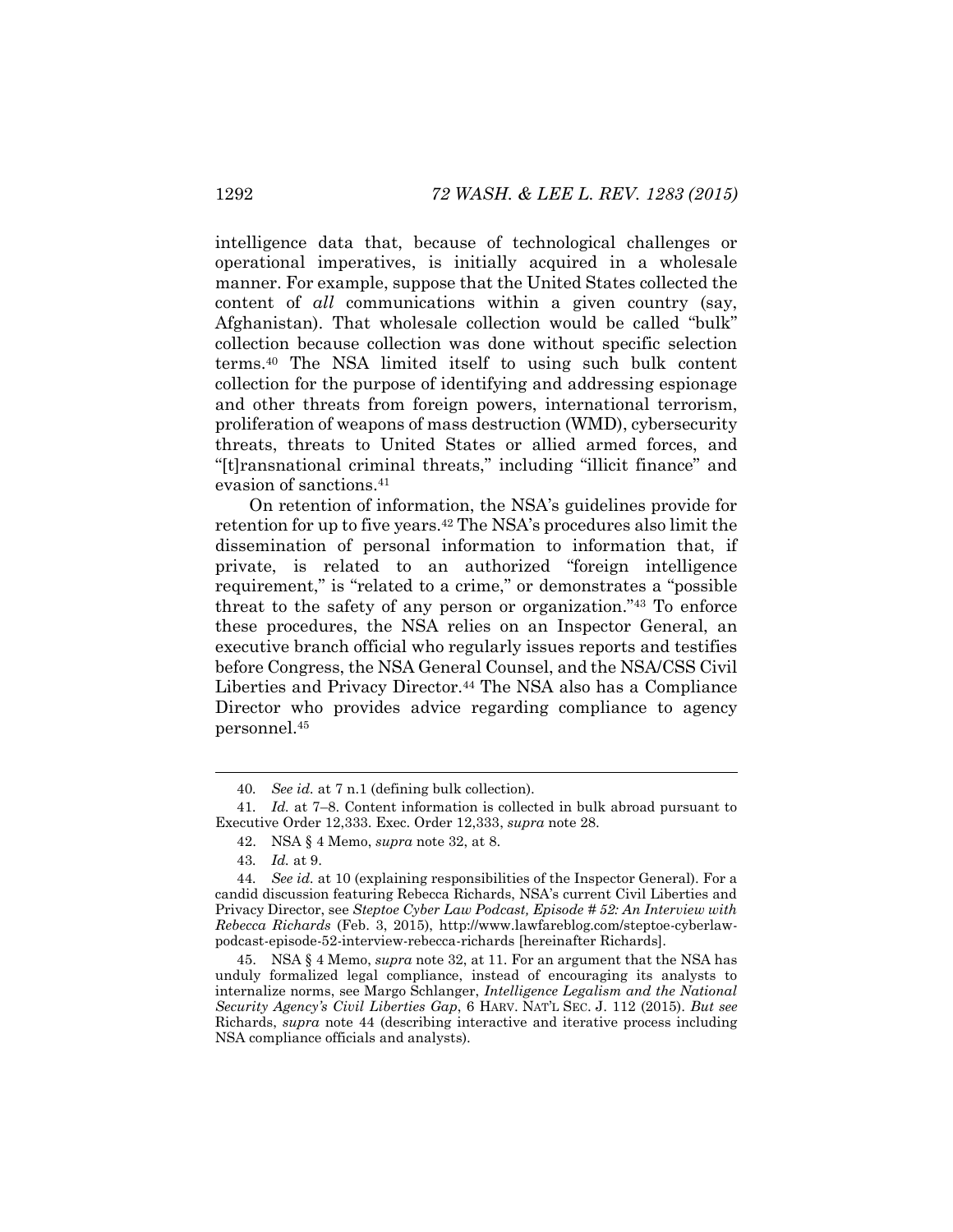The intelligence community has also made decisive moves toward public transparency, a necessary step for dialogue. For example, the Office of the Director of National Intelligence (ODNI) has published a trove of FISC opinions, which lay out the groundwork for collection programs such as § 215 and § 702. In some cases, the analysis in the FISC opinions has been slender and conclusory; by disclosing the opinions, ODNI has left itself open to these criticisms and helped galvanize reform efforts. The ODNI has also disclosed internal reports that discuss the implementation of these programs and the efforts made to protect U.S. persons' private information.<sup>46</sup> Moreover, demonstrating that it takes transparency seriously, the ODNI has released an extraordinary document, *Principles of Intelligence Transparency for the Intelligence Community*, <sup>47</sup> which articulates a number of guiding norms, including noting that agencies should be "proactive and clear in making information publicly available through authorized channels," including "provid[ing] timely transparency on matters of public interest," "prepar[ing] information with sufficient clarity and context, so that it is readily understandable," and "classify[ing] only that information which, if disclosed without authorization, could be expected to cause identifiable or describable damage to the national security."<sup>48</sup> In addition, the transparency principles provide a middle course between absolute classification of a given document and wholesale disclosure, reminding officials that they can use "portion marking" to reveal certain content within a document, while keeping the rest secret.<sup>49</sup>

While the transparency principles may not be fulfilled one hundred percent of the time, they are valuable because they provide a neutral index of best practices. A range of stakeholders can use this index, from agency officials predisposed toward

<sup>46</sup>*. See* NAT'L SEC. AGENCY, NSA DIRECTOR OF CIVIL LIBERTIES AND PRIVACY OFFICE REPORT: NSA'S IMPLEMENTATION OF FOREIGN INTELLIGENCE SURVEILLANCE ACT SECTION 702 (2014), https://www.nsa.gov/civil\_liberties/\_files/nsa\_report\_on section  $702$  program.pdf (discussing the implementation of Section 702).

<sup>47.</sup> OFFICE OF THE DIR. OF NAT'L INTELLIGENCE, PRINCIPLES OF INTELLIGENCE TRANSPARENCY FOR THE INTELLIGENCE COMMUNITY (2015), http://www.dni.gov/ files/documents/ppd-28/FINAL%20Transparency\_poster%20 v1.pdf.

<sup>48</sup>*. Id.*

<sup>49</sup>*. See id.* (describing the use of portion marking and similar means to distinguish classified and unclassified information).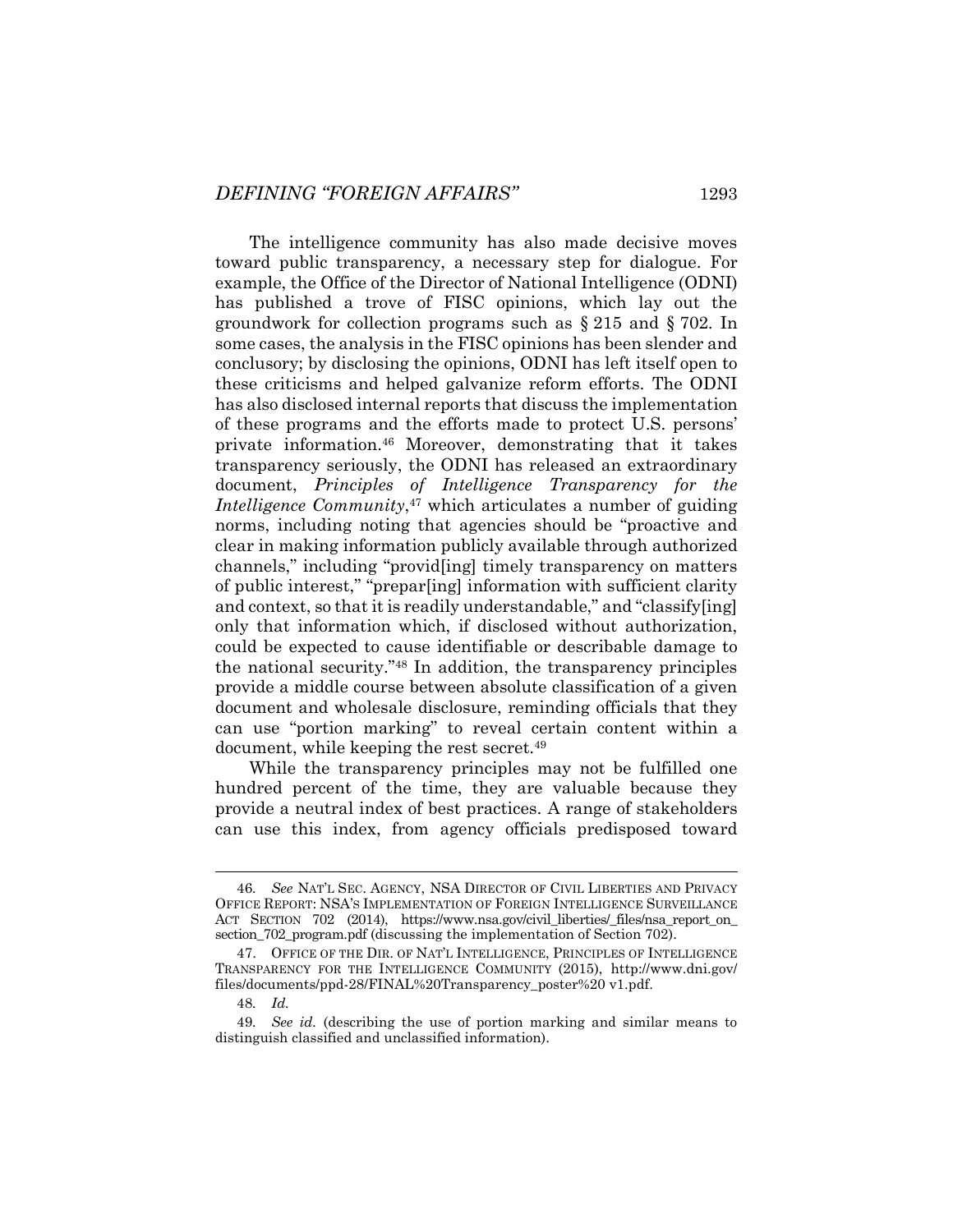transparency to outside advocates seeking to hold the agency's feet to the fire. Each group is empowered because the IC has gone "on the record" as supporting these principles. The IC may still err on the side of over-classification. In addition, outsiders still face significant impediments in gauging the extent of overclassification, since outside advocates, to paraphrase Donald Rumsfeld, "don't know what they don't know."<sup>50</sup> However, the transparency principles at least shift the conversation several notches toward disclosure, and provide a readily accessible source of authority for those seeking to promote greater openness.

The United States is not the only country that has gestured in the direction of new governance after the Snowden revelations. Britain's Investigatory Powers Tribunal (IPT) recently noted that Britain had violated provisions of the European Convention on Human Rights prior to the Snowden disclosures.<sup>51</sup> However, the IPT recently concluded, the legal and operational "regime" followed by Britain's intelligence and surveillance agency, GCHQ, regarding the "soliciting, receiving, storing and transmitting" of communications of individuals in Britain was now consistent with the European Convention.<sup>52</sup> The only reasonable inference is that GCHQ "cleaned up its act" at least to some degree because of its response to Snowden's actions.<sup>53</sup>

Privacy groups in the United States have continued to seek substantive reform. While the USA FREEDOM Act included some reforms, the privacy community continued to express concern about the scope of § 702. In particular, privacy advocates questioned the provision of § 702 that authorized targeted collection of information "with respect to a foreign power or foreign territory" relating to the "the conduct of the foreign affairs of the

<sup>50</sup>*. See* Pozen, *supra* note [4,](#page-2-1) at 259–60 (discussing Rumsfeld's quote).

<sup>51</sup>*. See* Liberty & Others v. Sec'y of State, UKIPTrib 13 77-H (Feb. 6, 2015), *available at* http://www.ipt-uk.com/docs/Liberty\_Ors\_Judgment\_6Feb15.pdf (discussing disclosure of the Prism and Upstream programs).

<sup>52</sup>*. See id.* ¶ 23 ("[T]he regime governing the soliciting, receiving, storing and transmitting by UK authorities . . . contravened Articles 8 or 10 ECHR, but now complies.").

<sup>53.</sup> Britain has since enacted a more restrictive surveillance law, but a British court has held that the new law conflicts with European privacy regulations. Davis v. Home Sec'y, No. CO/3365/2014, [2015] EWHC 2092, **¶** 91(c) (Royal Ct. Justice London Div. 2015).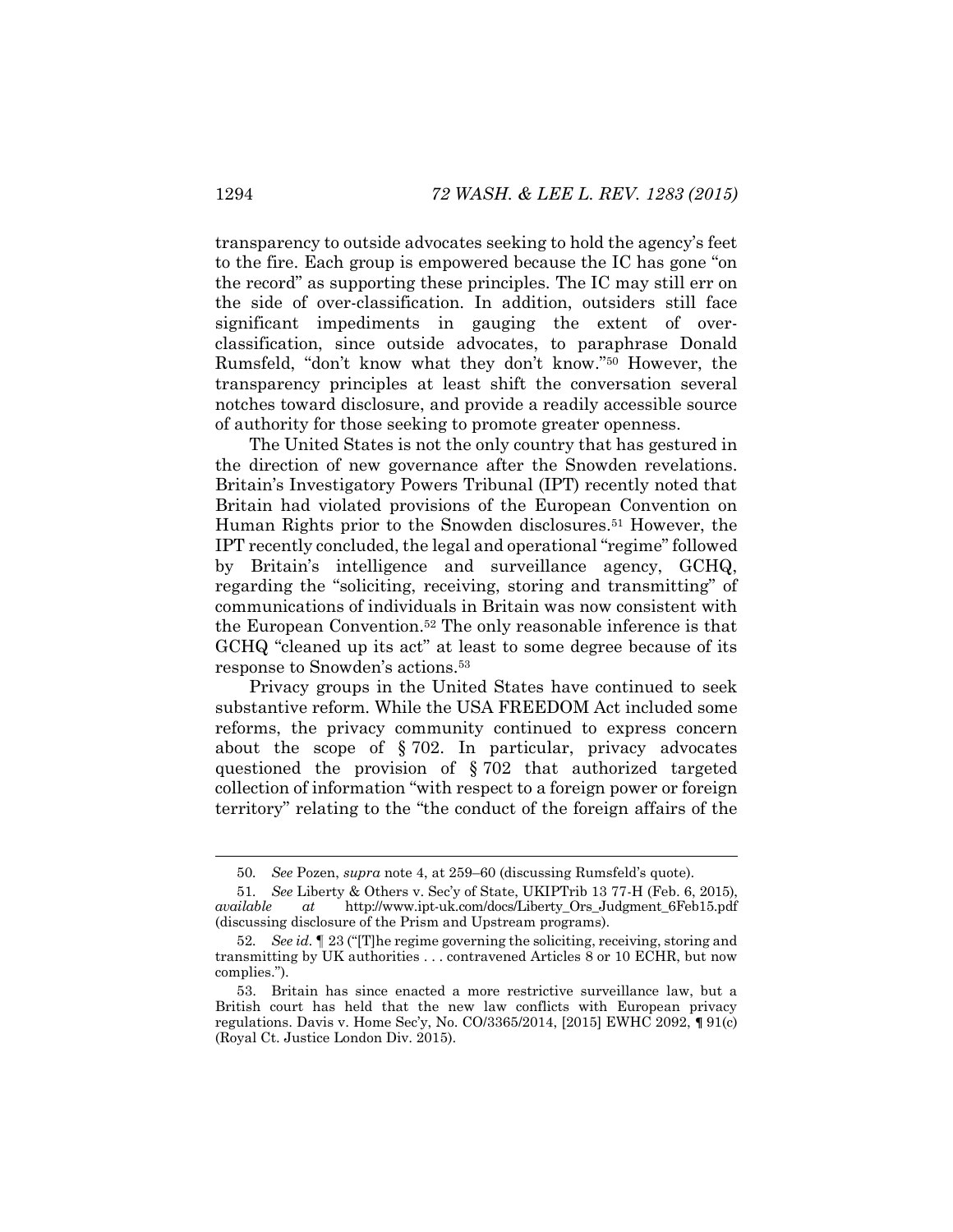United States."<sup>54</sup> According to privacy advocates, this formulation was overbroad. As a result, U.S. intelligence collection could cover virtually any person, blurring the distinction between bulk and targeted collection.<sup>55</sup> While the privacy advocates' concerns are not wholly without basis, they have paid insufficient heed to the possibility of a narrower definition that centers on U.S. diplomacy and the protection of specific U.S. interests, such as the protection of U.S. intellectual property from theft by foreign powers or non-U.S. persons located outside the United States. Later in this Article, I will explain why greater specificity about these activities would interfere with legitimate U.S. diplomatic goals. To provide a basis for that discussion, the next subsection examines the Framers' attitudes on secrecy and diplomacy.

#### *II. The Framers and the Utility of Secrecy in Statecraft*

While the Framers generally believed in the virtues of transparency, they tempered the belief with a cogent awareness of secrecy's utility.<sup>56</sup> As Washington observed during the Revolutionary War, gathering information in war (and arguably other dealings with foreign states) often required secrecy, which could determine the success of particular operations.<sup>57</sup> The

56*. See* Margulies, *Dynamic Surveillance*, *supra* note [1,](#page-1-0) at 30–33 (discussing secrecy in American law). Alexander Hamilton, for example, praised the office of the presidency as the Framers had conceived it, highlighting the virtues of decisiveness, efficiency, and secrecy. *See* THE FEDERALIST NO. 70, at 424 (Alexander Hamilton) (Clinton Rossiter ed., 1961) ("Decision, activity, secrecy, and dispatch will generally characterize the proceedings of one man in a much more eminent degree than the proceedings of any greater number . . . .").

57*. See* Letter from George Washington to Col. Elias Dayton (July 26, 1777), *in* 8 THE WRITINGS OF GEORGE WASHINGTON FROM THE ORIGINAL MANUSCRIPT

<sup>54.</sup> 50 U.S.C. § 1801(e)(2)(B) (2012).

<sup>55.</sup> There is no legislative history on point. The analysis in the text also assumes that in the subsection's wording, the indefinite article, "a," preceding "foreign power" also modifies "foreign territory." In other words, the subsection authorizes only collection regarding a *specific* unit of land that is controlled by a foreign power, or is legally under the administration of a foreign power, but as a practical matter is not controlled by that power (this might describe certain activities within "failed" or "failing" states such as Yemen). Although one could also read the subsection as authorizing *any* collection on *any* territory that was not part of the United States, that broader definition would render the preceding statutory term, "foreign power," superfluous. Courts generally disfavor superfluity in statutory interpretation.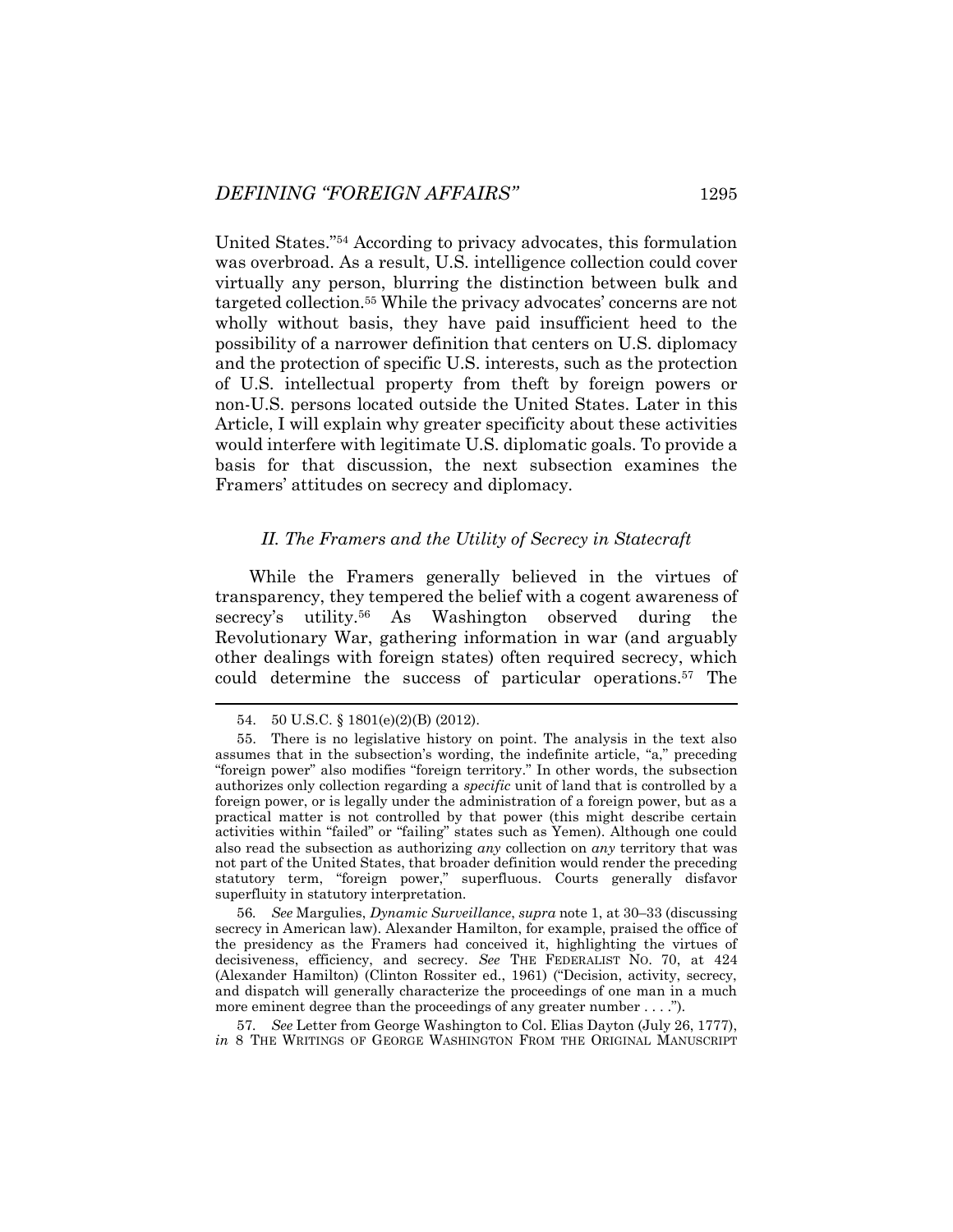Framers also understood that secrecy could enhance deliberation by expanding choices for decision makers. Premature disclosure of certain controversial options could compromise those options' effectiveness, effectively taking options off the table.<sup>58</sup> That narrowing of choices did not merely affect the officials themselves; it affected the public that officials served. Illustrating the Framers' views, they ensured the secrecy of the deliberations that informed the Constitution's drafting, which were kept under wraps for thirty years.<sup>59</sup>

Consider a formative episode in both U.S. legal and political history: the crisis in relations with France surrounding President Washington's Neutrality Proclamation of 1793.<sup>60</sup> In the Proclamation, President Washington interpreted a treaty between France and the United States as permitting the United States to remain neutral in the war between Britain and France, even though the treaty appeared to require that each party aid the other in wartime.<sup>61</sup> Alexander Hamilton's famed defense of the

59. Max Farrand, *Introduction* to 1 RECORDS OF THE FEDERAL CONVENTION OF 1787, at xi–xii (Max Farrand ed., rev. ed. 1966).

60. George Washington, The Proclamation of Neutrality 1793, *available at* http://avalon.law.yale.edu/18th\_century/neutra93.asp.

61. *See* ELKINS & MCKITRICK, *supra* note [5,](#page-2-0) at 332–53 (describing neutrality crisis); MICHAEL D. RAMSEY, THE CONSTITUTION'S TEXT IN FOREIGN AFFAIRS 78–80 (2007) (explaining the circumstances surrounding Washington's neutrality proclamation); Martin Flaherty, *The Story of the Neutrality Controversy: Struggling Over Presidential Power Outside the Courts*, *in*

SOURCES (John C. Fitzpatrick ed., 1931–1944), *available at* http://web.archive. org/web/20110219010057/http://etext.lib.virginia.edu/etcbin/toccer-new2?id=Was Fi08.xml&images=images/modeng&data=/texts/english/modeng/parsed&tag=pu blic&part=397&division=div1 (stressing the importance of secrecy in gathering intelligence); *see also* Cent. Intelligence Agency v. Sims, 471 U.S. 159, 172 n.16 (1985) (quoting Washington's order to a subordinate as support for fashioning exemption to Freedom of Information Act (FOIA) about certain controversial domestic research activities funded by Central Intelligence Agency).

<sup>58</sup>*. See* RAHUL SAGAR, SECRETS AND LEAKS: THE DILEMMA OF STATE SECRECY 2 (2013) ("[C]itizens may themselves prefer secrecy when it leads to the execution of worthy policies that cannot otherwise be carried out."); Dennis F. Thompson, *Democratic Secrecy*, 114(2) POL. SCI. Q. 181, 182 (1999) (asserting that without secrecy, some policies "to which citizens would consent if they had the opportunity . . . could not be carried out as effectively or at all"); *see also* SISSELA BOK, LYING: MORAL CHOICE IN PUBLIC AND PRIVATE LIFE 176 (1978) (conceding that concealing a controversial diplomatic mission and even issuing a "cover story" to cover diplomat's tracks could be a permissible "white lie," but urging that such tactics should be reduced to "an absolute minimum").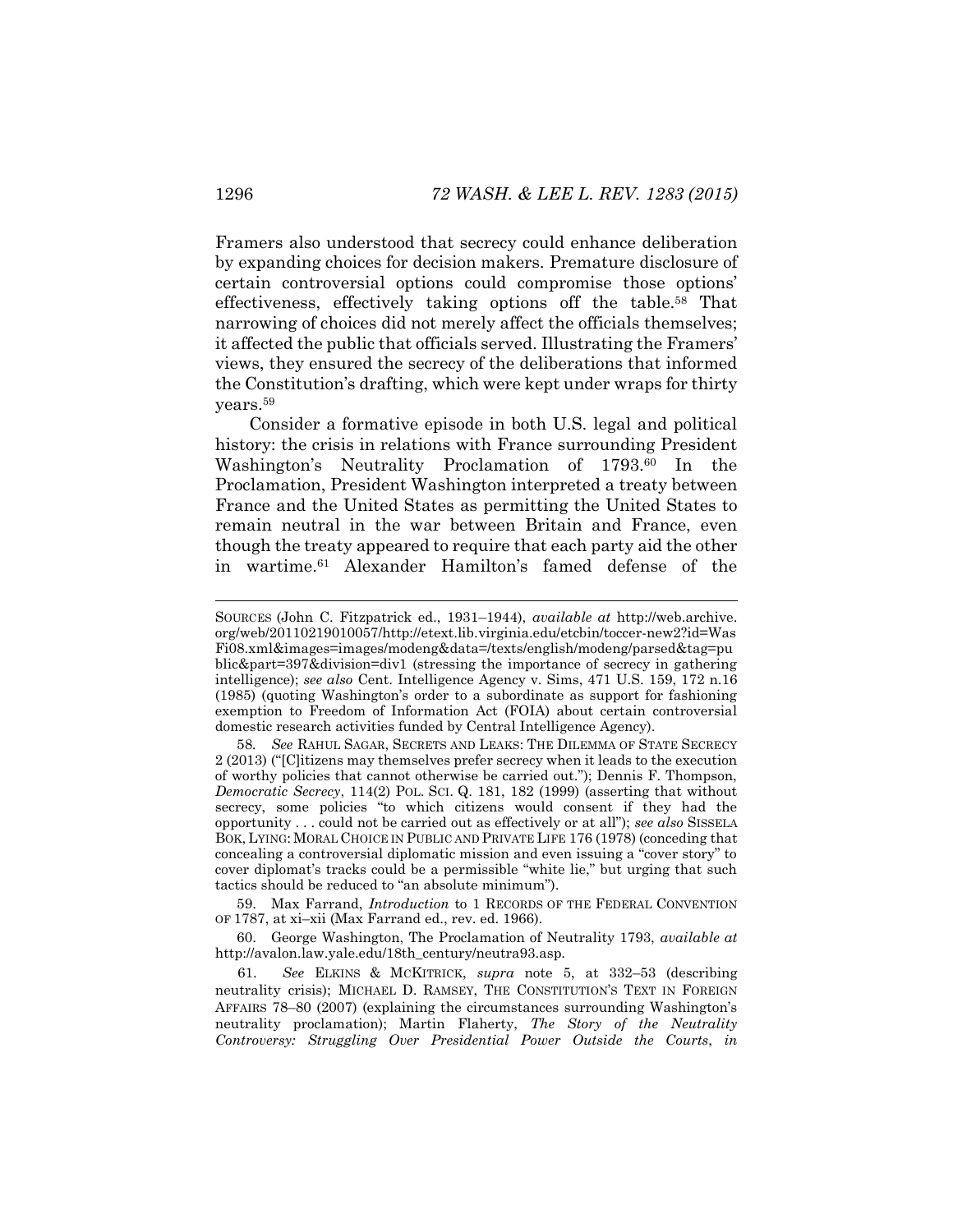Proclamation, although it does not encompass secrecy per se, illustrates the President's ability to manage the interaction of public deliberation and strategic advantage.<sup>62</sup> The strategic benefits that neutrality provided to the United States were evident to all. War with Britain, Hamilton opined, would be "most dangerous,<sup>"63</sup> since the new republic's military assets were inadequate for fending off Britain's might.<sup>64</sup> Although the Democratic Republican faction led by then Secretary of State Thomas Jefferson opposed Hamilton, both factions wished to avoid U.S. entanglement in a European war, given the weakness of the U.S. military."<sup>65</sup> The President, according to Hamilton, therefore, could read the treaty as foregoing futile measures that would deplete and perhaps destroy the fragile new republic.

The political and diplomatic dynamics of the Neutrality Proclamation also illustrate the importance attached to secrecy by the officials of the Founding Era. The crisis precipitating the Proclamation arose because of the insistent public posturing of the French Minister to America, Edmond Genet. Seeking an alliance with the United States against Britain, Genet publicly called out Washington and his cabinet. Seeking to mobilize the American public to commission privateers that would prey on British shipping, Genet denounced the "ancient politics" of "diplomatic subtleties."<sup>66</sup> Genet's direct communication with the American

PRESIDENTIAL POWER STORIES 21 (Curtis A. Bradley and Christopher H. Schroeder, eds., 2008) (examining the constitutional issues presented by the neutrality proclamation and surrounding controversy).

<sup>62</sup>*. See* Alexander Hamilton, Pacificus No. I (1793), *reprinted in* LETTERS OF PACIFICUS AND HELVIDIUS ON THE PROCLAMATION OF PRESIDENT WASHINGTON 6, 11 (1845) [hereinafter Pacificus Letters], *available at* https://archive.org/ details/lettersofpacific00hami (discussing the executive power of the president).

<sup>63</sup>*. Id.* at 46.

<sup>64</sup>*. Id.* at 43.

<sup>65.</sup> Hamilton asserted flatly that the United States was incapable of "external efforts which could materially serve the cause of France." *Id.* at 43. Jefferson condemned efforts by the French to inspire Ameriscans to join the fight against Britain, cautioning that the actions of U.S. citizens who "commit murders and depredations on the members of nations at peace with us . . . [were] as much against the law of the land" as Americans who would murder or rob other United States citizens. Letter from Thomas Jefferson to Edmond C. Genet (June 17, 1793) *in* 9 WRITINGS OF THOMAS JEFFERSON 131, 136 (Andrew A. Lipscomb ed., 1903).

<sup>66.</sup> ELKINS & MCKITRICK, *supra* note [5,](#page-2-0) at 348.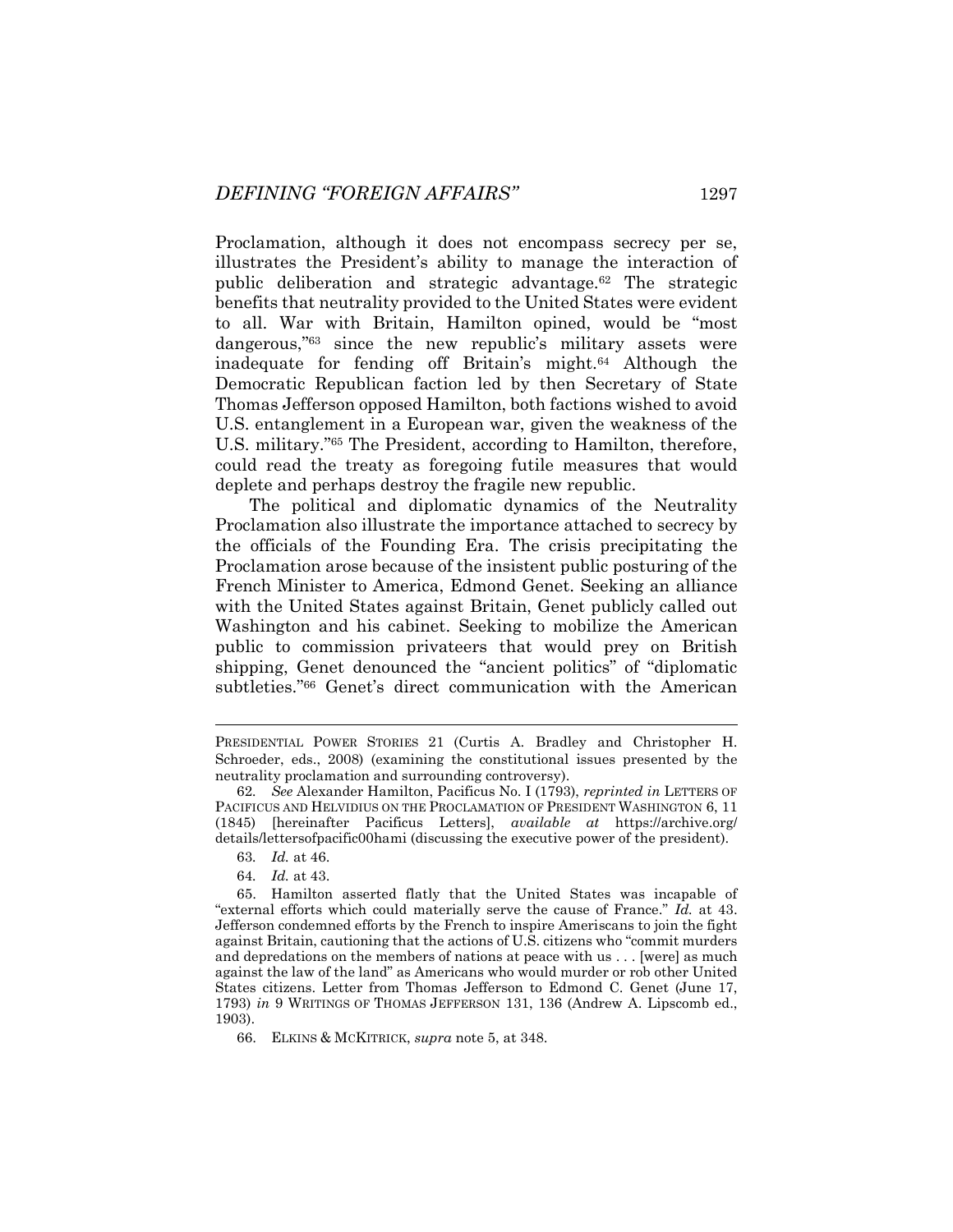public and his contempt for the secrecy that facilitates diplomatic exchanges enraged Washington, who bridled at Genet's public "defiance" of the U.S. government's wishes and the French minister's recklessness in "threaten[ing] the Executive with an appeal to the People."<sup>67</sup> Genet's bent for public appeals also alienated both Jefferson and Hamilton, who agreed on little else.<sup>68</sup> In a letter to future president James Monroe, Jefferson noted that he was desperately trying to tame Genet's "impetuosity," and cure Genet of the "dangerous" view that the people of the US will disavow the acts of their government, and that [Genet] has an appeal from the Executive to Congress."<sup>69</sup> Jefferson also deplored Genet's disregard for secrecy and tact in correspondence with James Madison, describing Genet as "disrespectful and even indecent" towards President Washington. Here, too, Jefferson singled out for special ire Genet's penchant for communicating directly with the U.S. Congress and the public, which Jefferson predicted would lead to "universal indignation."<sup>70</sup>

Even more importantly for our present discussion, Genet's public appeals also threatened the interests of *France* in a productive relationship with the United States. Jefferson, who wished to help France to the extent possible, felt far more threatened than Hamilton by Genet's choice of methods.<sup>71</sup> Hamilton viewed Genet's public posturing as of a piece with the anarchic approach he feared from the ever-changing custodians of the French Revolution.<sup>72</sup> Because Hamilton wished to discredit France, Genet's public confrontation with Washington served his

l

71. *See* HARPER, *supra* not[e 5,](#page-2-0) at 116–18 (explaining Jefferson's interactions with Genet during the neutrality dilemma).

<sup>67</sup>*. Id.* at 351.

<sup>68</sup>*. Id.* at 348–51.

<sup>69</sup>*.* Letter from Thomas Jefferson to James Monroe (June 28, 1793), *reprinted in* THE PAPERS OF THOMAS JEFFERSON DIGITAL EDITION (Barbara B. Oberg & J. Jefferson Looney eds., 2008–2015), *available at* http://rotunda. upress.virginia.edu/founders/TSJN-01-26-02-0358.

<sup>70.</sup> Letter from Thomas Jefferson to James Madison (July 7, 1793), *in* THE PAPERS OF THOMAS JEFFERSON DIGITAL EDITION (Barbara B. Oberg & J. Jefferson Looney eds., 2008–2015), *available at* http://rotunda.upress.virginia.edu/ founders/ TSJN-01-26-02-0391.

<sup>72.</sup> *See* ELKINS & MCKITRICK, *supra* note [5,](#page-2-0) at 355, 361 (discussing Hamilton's role).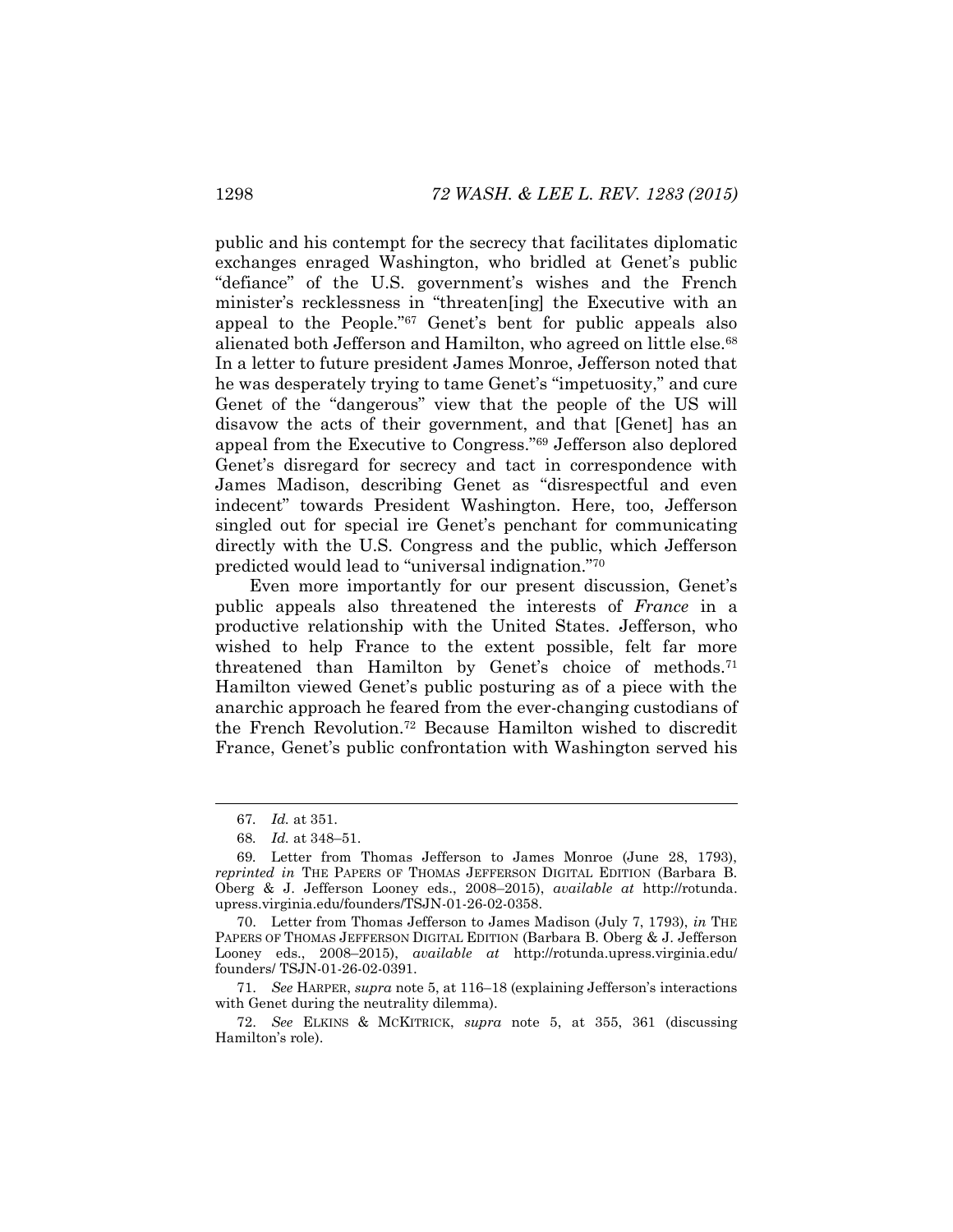interests by making *any* aid to France suspect.<sup>73</sup> Jefferson, on the other hand, wished to preserve the possibility of some aid to France,<sup>74</sup> as did Genet's superiors in Paris.<sup>75</sup> The blowback from Genet's public confrontation with the U.S. government threatened to eliminate this option.<sup>76</sup> In other words, the Neutrality Crisis, which resulted in both the Proclamation and Genet's ultimate recall, demonstrated that most central players of the Founding Era viewed secrecy as essential to the cultivation of options in diplomacy and foreign affairs.

Developing the Framers' insight, the Supreme Court has long recognized that secrecy can be necessary for the preservation of options. In *Totten v. United States*, <sup>77</sup> the Court invoked what later came to be known as the state secrets doctrine<sup>78</sup> to support requiring dismissal of a lawsuit seeking payment for services allegedly provided by a clandestine Union operative during the Civil War. The Court noted the need for secrecy in both war and foreign relations.<sup>79</sup> Writing for the Court, Justice Field cautioned that litigation of disputes over the terms of secret missions could expose sensitive dealings "to the serious detriment of the public."<sup>80</sup> Detriment would result not merely from disclosure of covert sources and methods, but from a narrowing of the government's choices.<sup>81</sup> For analogous reasons, courts have shielded intrabranch advice that aids the President's deliberations.<sup>82</sup>

78*. See generally* Robert M. Chesney, *State Secrets and the Limits of National Security Litigation*, 75 GEO. WASH. L. REV. 1249 (2007) (analyzing the state secrets doctrine).

79*. See* Totten v. United States, 92 U.S. 105, 106 (1876) (noting that the doctrine would be relevant in any case concerning "secret employments of the government in time of war, or . . . matters affecting our foreign relations, where a disclosure of the service might compromise or embarrass our government in its public duties . . . .").

80*. Id.* at 106–07.

81*. See id.* (warning that the prospect of litigation could make clandestine operations "impossible" to attempt). *See generally* Tenet v. Doe*,* 544 U.S. 1 (2005) (reaffirming state secrets doctrine).

82. *See* United States v. Nixon, 418 U.S. 683, 715 (1974) ("The need for confidentiality even as to idle conversations with associates in which casual

<sup>73</sup>*. Id.* at 360–61.

<sup>74</sup>*. Id.* at 357.

<sup>75</sup>*. Id.* at 366–67.

<sup>76</sup>*. Id.* at 357.

<sup>77.</sup> 92 U.S. 105 (1876).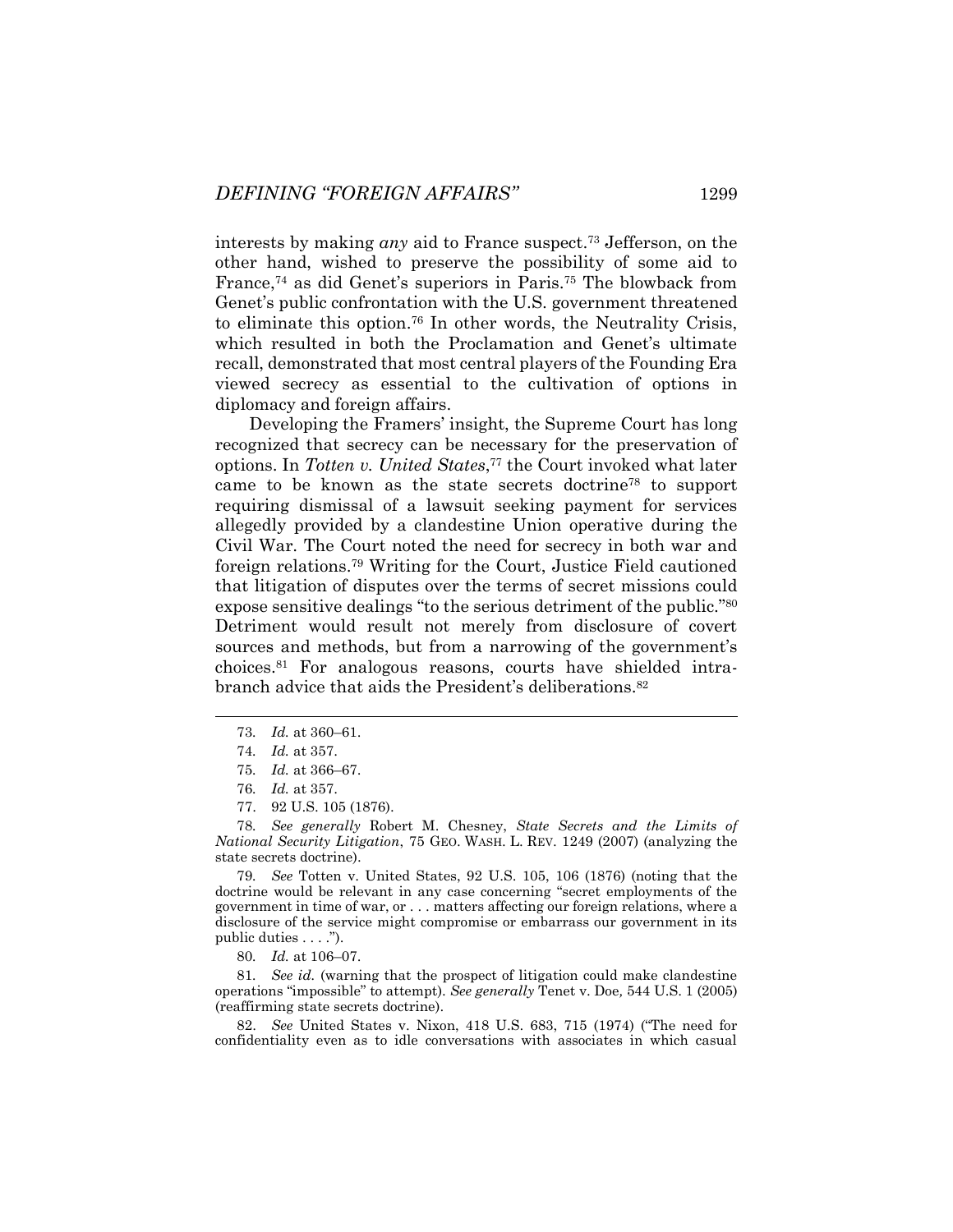#### *III. Post-Snowden Reforms and the Abiding Importance of Secrecy*

<span id="page-18-0"></span>Privacy advocates critiquing U.S. surveillance in the wake of Edward Snowden's revelations have not acknowledged the Framers' theory and practice of secrecy. They have targeted § 702's foreign affairs provision, characterizing it as a catch-all provision that licenses wholesale government intrusions.<sup>83</sup> This view unduly discounts the foreign affairs provision's text, nature, and purpose. Substantive critiques of the foreign affairs provision have not informed public debate; they have distorted it. On the other hand, arguing for a robust public advocate at the FISC and other procedural proxies for substantive changes to the foreign affairs provision can turn the post-Snowden conversation toward productive goals.

# *A. Reading and Misreading § 702's Foreign Affairs Provision*

The foreign affairs prong of § 702, read in its entirety, has a narrow and entirely legitimate purpose. Narrowing information-gathering to data "with respect to a foreign power" clearly signals that collection will focus on activities of foreign governments. That activity might include receipt of bribes, <sup>84</sup> trade, foreign-owned industries, or foreign officials' views on matters relating to the enumerated factors, such as sanctions evasion or WMDs. James Dempsey, a member of the Privacy and Civil Liberties Oversight Board (PCLOB) with a background as a distinguished privacy advocate<sup>85</sup> informed by access in his PCLOB

reference might be made concerning political leaders within the country or foreign statesmen is too obvious to call for further treatment.").

<sup>83</sup>*. See* PRIVACY AND CIVIL LIBERTIES OVERSIGHT BD., PUBLIC HEARING REGARDING THE SURVEILLANCE PROGRAM OPERATED PURSUANT TO SECTION 702 OF THE FOREIGN INTELLIGENCE SURVEILLANCE ACT 285–86 (Mar. 19, 2014) [hereinafter PCLOB § 702 Hearing] (response of Laura Pitter) (asserting that statutory provision for gathering of information regarding "the general foreign affairs of the United States allows for the collection of a vast amount of information that does not necessarily have any national security purpose").

<sup>84</sup>*. See* Foreign Press Center Briefing Transcript, James Woolsey, Former Director, Central Intelligence Agency, *Intelligence Gathering and Democracies: The Issue of Economic and Industrial Espionage* (Mar. 7, 2000), *available at* http://fas.org/irp/news/2000/03/wool0300.htm.

<sup>85.</sup> *Cf.* James X. Dempsey & Lara M. Flint, *Commercial Data and National*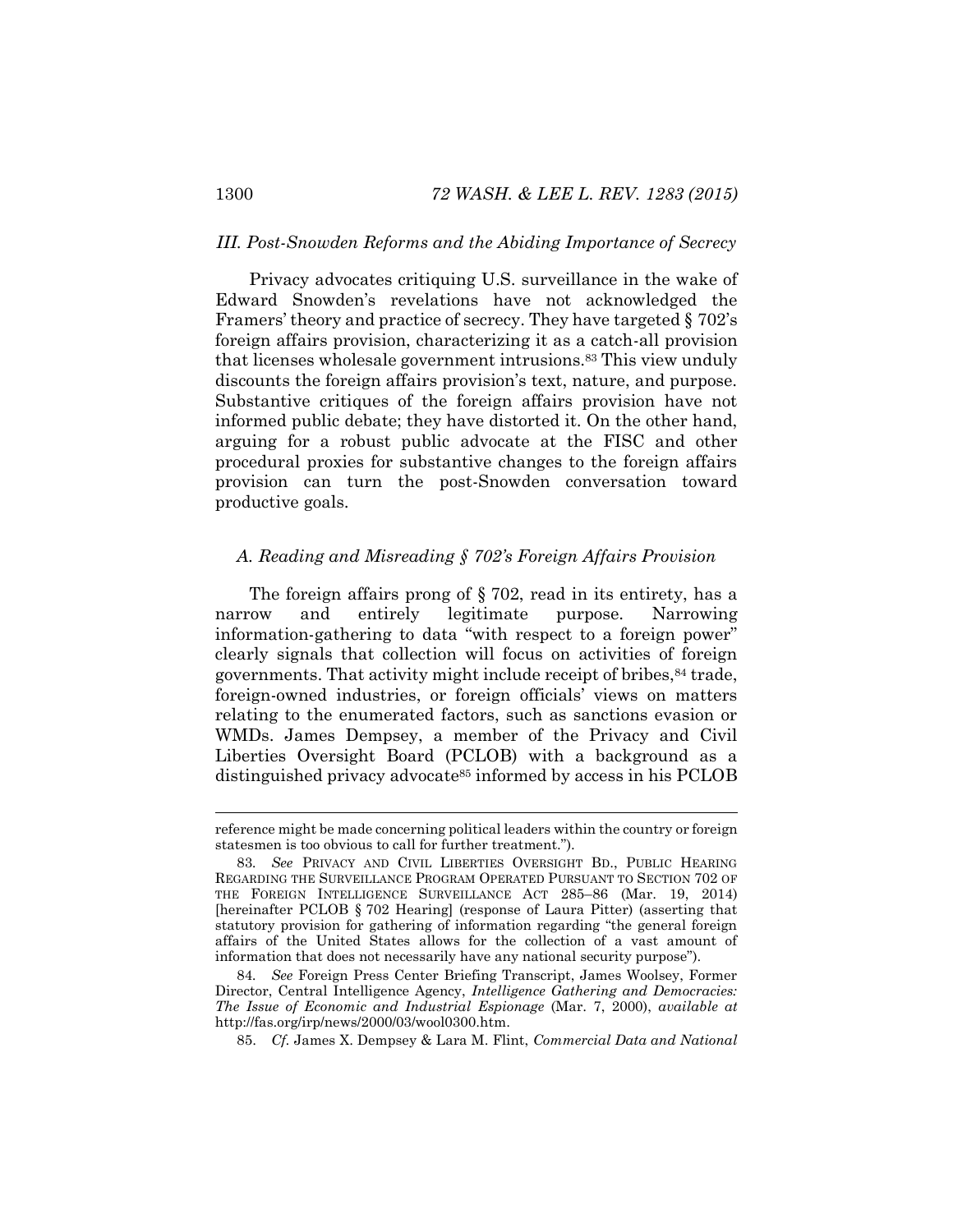role to information about § 702, articulated this narrow mission well. At a 2014 hearing, Dempsey observed that the provision authorized collection about the "intent of foreign governments."<sup>86</sup> Moreover, Dempsey observed, foreign governments also constantly seek to learn "what their adversaries are doing."<sup>87</sup> That would make unilateral restraint by the United States unwise. In addition, provisions of international law on privacy should be read against that backdrop of consistent state practice.<sup>88</sup>

Unfortunately for the merits of public debate, surveillance critics have failed to acknowledge these limits in the statute or the importance of intelligence collection supporting U.S. diplomatic efforts.<sup>89</sup> The privacy advocates' failure to acknowledge the nature and purpose of § 702's "foreign affairs" provision has real costs. A more concrete discussion urged by privacy advocates of U.S. efforts to acquire information "with respect to a foreign power" would entail disclosure of U.S. spying on other countries. This spying is

l

88. PCLOB § 702 Hearing, *supra* note [83,](#page-18-0) at 286. On one occasion, the International Court of Justice has issued preliminary relief barring one state from conducting surveillance on officials of another state. *See generally* Questions Relating to the Seizure and Detention of Certain Documents and Data (Timor-Leste v. Australia), 2014 I.C.J. 156 (Mar. 3). However, that decision involved the narrow issue of ensuring the integrity of arbitral proceedings involving the two countries. *See id*. **¶** 42 (asserting that the right of a state to engage in arbitration would "suffer irreparable harm" if the state conducting such surveillance used the information acquired to gain an advantage).

*Security*, 72 GEO. WASH. L. REV. 1459, 1466–67 (2004) (cautioning about adverse privacy effects of government data mining of domestic business records).

<sup>86.</sup> PCLOB § 702 Hearing, *supra* note [83,](#page-18-0) at 286.

<sup>87</sup>*. Id.* Dempsey's observation echoed James Madison. *See* THE FEDERALIST NO. 41, at 257–58 (James Madison) (Clinton Rossiter ed., 1961) (warning that, because the Constitution could not "chain the ambition or set bounds to the exertions of all other nations," it should not be read as needlessly curbing U.S. officials' discretion regarding national security).

<sup>89</sup>*. See* Jennifer Granick, *Reforming The Section 702 Dragnet (Part I)*, JUST SECURITY (Jan. 30, 2014, 5:54 PM), http://justsecurity.org/6574/reforming-section-702-dragnet-1/ (last visited Aug. 30, 2015) (critiquing surveillance practices) (on file with the Washington and Lee Law Review); Harley Geiger, *Four Key Reforms for NSA Surveillance*, CENTER FOR DEMOCRACY AND TECH. (Mar. 14, 2014), https://cdt.org/blog/four-key-reforms-for-nsa-surveillance/ (last visited Aug. 30, 2015) (proposing surveillance reforms) (on file with the Washington and Lee Law Review); Elizabeth Gotein & Faiza Patel, Brennan Center for Justice, *What Went Wrong With the FISA Court* 27 (Mar. 18, 2015), *available at* https://www. brennancenter.org/publication/what-went-wrong-fisa-court (critiquing the "foreign affairs" provision).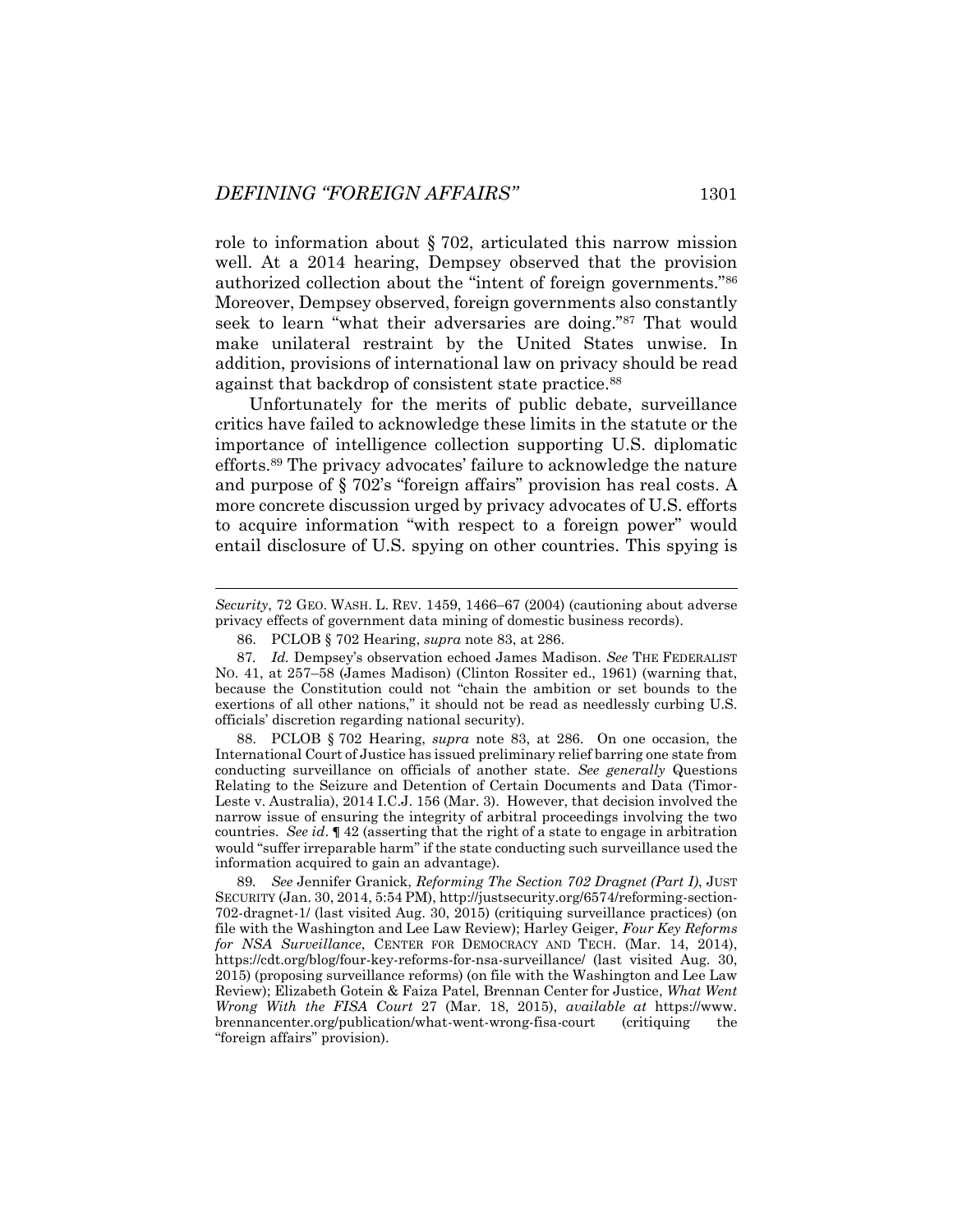often entirely legal under both domestic and international law.<sup>90</sup> However, as the Framers recognized during the Neutrality Crisis, public disclosure will inevitably impede such activities and the diplomacy they support, thus narrowing the range of permissible deliberation.

Openly acknowledging such efforts would complicate U.S. diplomatic efforts in obvious ways. Suppose that the U.S. needed the support of foreign officials to enforce sanctions against Iran or North Korea. However, suppose that the U.S. was also collecting information about how officials in those countries took bribes from either U.S. companies or international firms. If U.S. officials disclosed this intelligence collection, foreign officials might be far less willing to aid the U.S. on sanctions issues.<sup>91</sup>

Moreover, domestic critics of surveillance fail to realize that diplomacy is often a two-level game.<sup>92</sup> Some foreign leaders might wish to tolerate U.S. surveillance, recognizing that espionage is an activity in which many countries participate. That sense of reciprocity on the utility of espionage has helped crystallize the consensus that espionage does not violate international law.<sup>93</sup> However, other factions in those countries might push their leaders to take a more robust stance against U.S. efforts. An accurate reckoning of disclosure's costs must include the influence

92. *See* Robert D. Putnam, *Diplomacy and Domestic Politics: The Logic of Two-Level Games*, 42 INT'L ORG. 427, 436 (1988) (critiquing intelligence practices).

<sup>90</sup>*. See* Deeks, *supra* note [1,](#page-1-0) at 302–13 (analyzing international law on surveillance); Jordan J. Paust, *Can You Hear Me Now? Private Communication, National Security, and the Human Rights Disconnect*, 15 CHI. J. INT'L L. 612, 647 (2015) (stating that "widely practiced espionage regarding foreign state secrets is not a violation of international law").

<sup>91.</sup> Jack Goldsmith has written insightfully about the nature of U.S. intelligence-gathering, although Professor Goldsmith apparently does not share my view that more candid conversation about U.S. efforts would be problematic for diplomacy. *See* Jack Goldsmith, *The Precise (and Narrow) Limits on U.S. Economic Espionage*, LAWFARE (Mar. 23, 2105, 7:09 AM), http://www.lawfare blog.com/2015/03/the-precise-and-narrow-limits-on-u-s-economic-espionage/ (last visited July 5, 2015) (discussing economic espionage) (on file with the Washington and Lee Law Review).

<sup>93</sup>*. See* Richard R. Baxter, *So-Called 'Unprivileged Belligerency': Spies, Guerillas, and Saboteurs*, 28 BRIT. Y.B. INT'L L. 323, 328–29 (1951) (doubting that espionage is a violation of the law of nations); *cf.* John C. Dehn, *The* Hamdan *Case and the Application of a Municipal Offence: The Common Law Origins of 'Murder in Violation of the Law of War'*, 7 J. INT'L CRIM. JUST. 63, 73–79 (2009) (analyzing Baxter's view).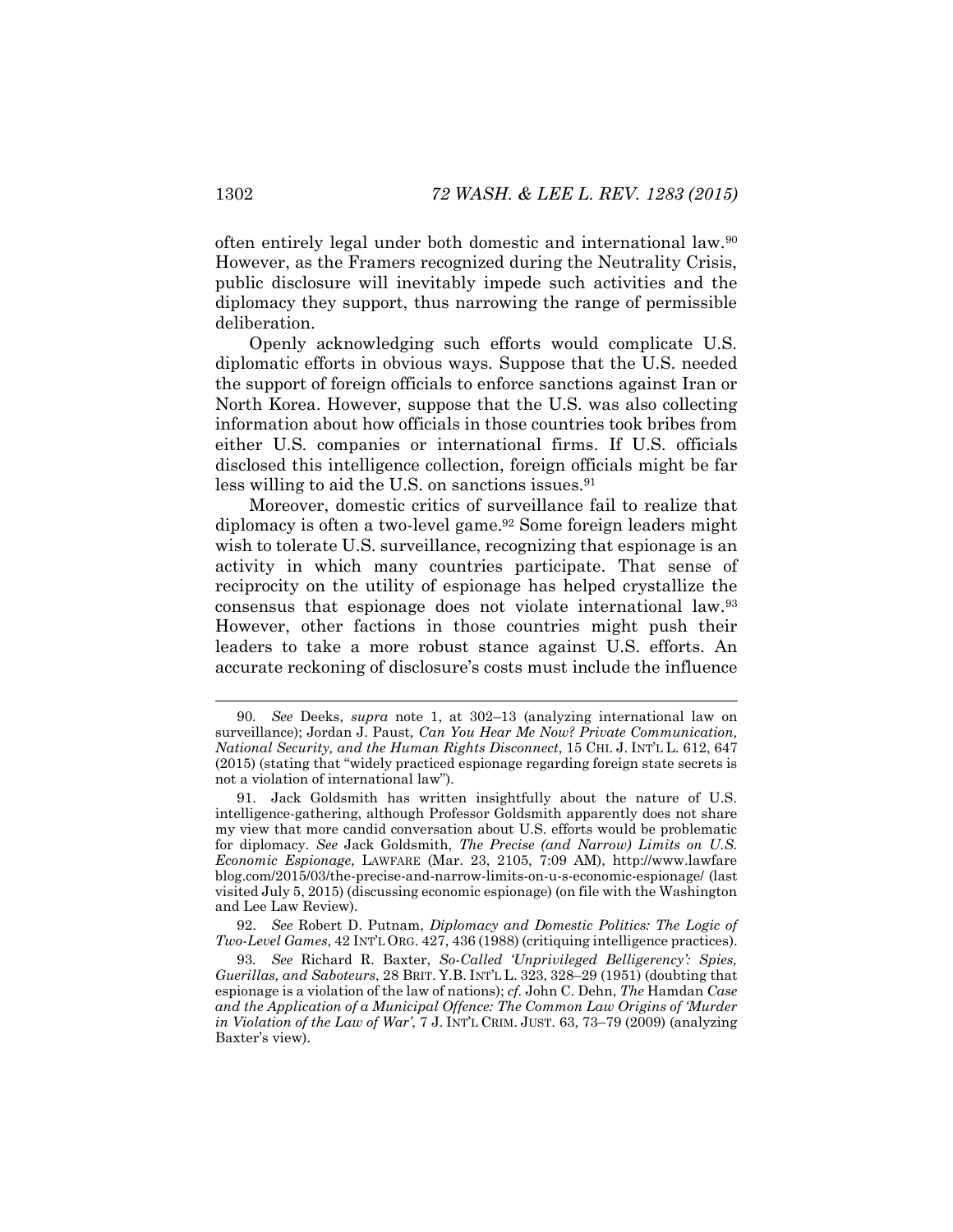of those factions on foreign leaders. Failure to acknowledge this two-level dynamic detracts from the merits of arguments made by U.S. critics of surveillance policy.

Part of the problem with the conversation about surveillance policy is an asymmetry in the incentives of the conversation's participants.<sup>94</sup> Domestic critics of surveillance policy have no incentive to acknowledge the complex world that makes surveillance necessary. Instead, critics are largely free to "play to their base," mobilizing adherents and financial support through untempered criticism. On the other hand, a diligent government official will wish to acknowledge the legitimate concerns of critics but will also need to protect U.S. interests. However, protecting those interests may limit the disclosures that U.S. officials can make. The asymmetric incentives that favor surveillance critics make the overall conversation less nuanced than it should be.<sup>95</sup>

### *B. A Way Forward to a More Productive Conversation: Procedural Proxies*

Conscientious critics of surveillance policy may tacitly acknowledge the above critique, because, while not abandoning substantive critique, they have pushed for what I call procedural proxies for substantive reform.<sup>96</sup> This section first explains this term and then discusses specific procedural proxies in the surveillance context.

Procedural proxies are process-based protections that ensure disinterested deliberation. The best example in U.S. law is the

<sup>94</sup>*. See* JACK GOLDSMITH, THE TERROR PRESIDENCY: LAW AND JUDGMENT INSIDE THE BUSH ADMINISTRATION 60 (2007) (critiquing the incentive structure of NGOs); Kenneth Anderson, *"Accountability" as "Legitimacy": Global Governance, Global Civil Society and the United Nations*, 36 BROOK. J. INT'L L. 841, 842–44 (2011) (same).

<sup>95.</sup> Surveillance critics' sincerity is clear. However, critics' incentive structure gives them little or no reason to temper their arguments. That ability to be "temperate and cool" was a virtue the Framers prized. THE FEDERALIST NO. 3, at 41–45 (John Jay) (Clinton Rossiter ed., 1961).

<sup>96.</sup> I have developed this analysis elsewhere. *See* Margulies, *Dynamic Surveillance*, *supra* note [1,](#page-1-0) at 51–62 (analyzing potential reforms); Margulies, *NSA in Global Perspective*, *supra* not[e 1,](#page-1-0) at 2165–66 (same); *cf.* Deeks, *supra* note [1,](#page-1-0) at 343–67 (noting the importance of procedural constraints).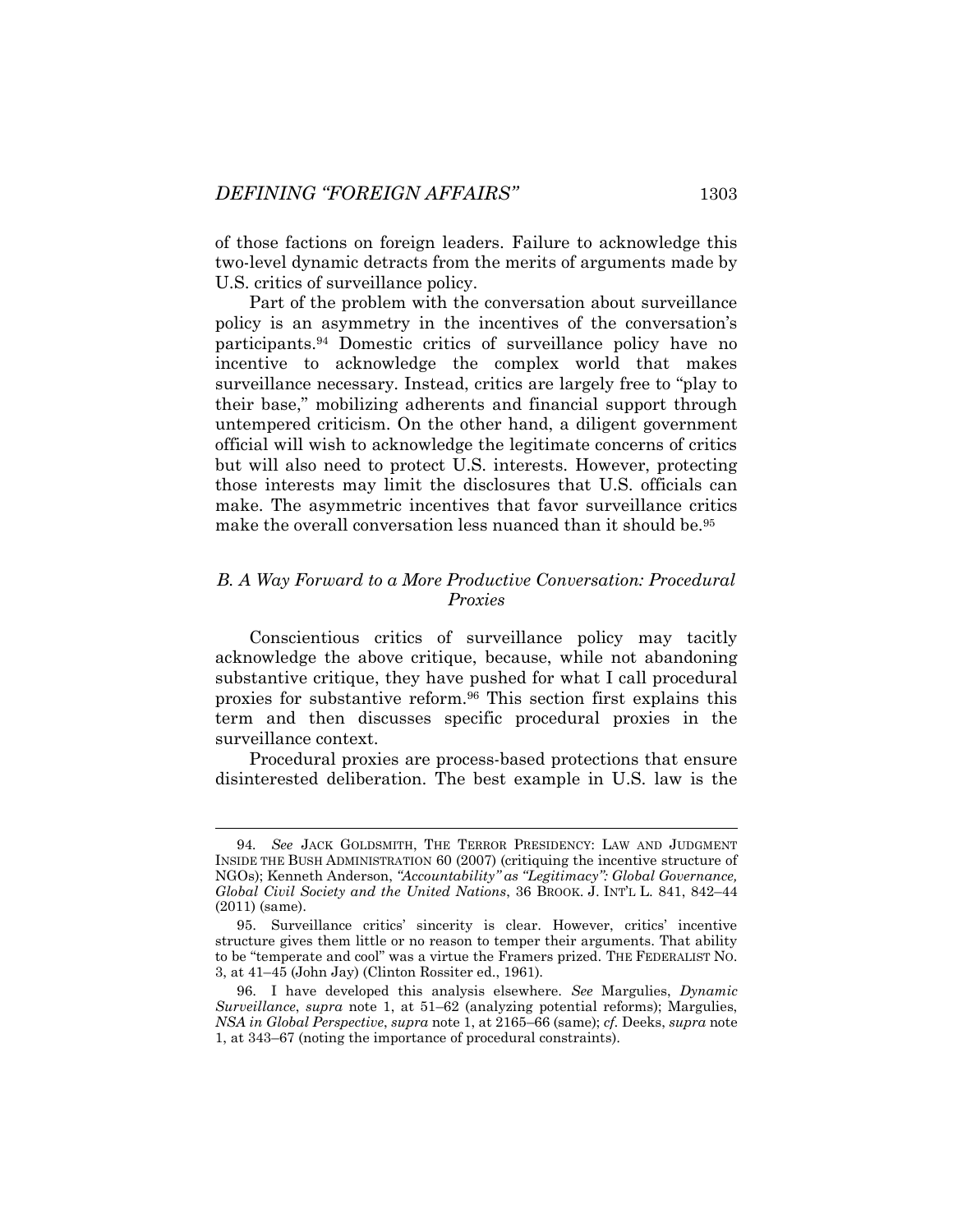Fourth Amendment's requirement of a neutral magistrate.<sup>97</sup> Without a neutral magistrate, the scope of criminal law might allow the executive branch to be the judge in its own case, permitting targeting of political opponents and the resulting impact on First Amendment rights. A neutral magistrate does not erase this problem, but it does mitigate it. Similarly, procedural reforms in §§ 215 and 702 serve as a proxy—the government will be less likely to target political opponents at home or abroad if it knows someone is watching.<sup>98</sup>

<span id="page-22-0"></span>One procedural proxy is an institutionalized public advocate at the FISC.<sup>99</sup> The public advocate would play a role in FISC proceedings, weighing in on legal issues and perhaps on the factual sufficiency of government surveillance requests. The USA Freedom Act firmed up this option.<sup>100</sup> An institutionalized advocate would go further, because its role would not be contingent on a request from the FISC, which has been somewhat wary of participation in proceedings that historically have been ex parte.<sup>101</sup>

100. *See generally* 50 U.S.C. § 1803(i).

<sup>97</sup>*. See* United States v. U.S. District Court (*Keith*), 407 U.S. 297, 316–17 (1972) (interpreting the Fourth Amendment's neutral magistrate requirement).

<sup>98</sup>*. See* BENJAMIN WITTES & GABRIELA BLUM, THE FUTURE OF VIOLENCE: ROBOTS AND GERMS, HACKERS AND DRONES 200–01 (2015) (acknowledging the hypothetical risk that U.S. surveillance could target disfavored groups but suggesting that sound safeguards have vastly reduced this risk).

<sup>99</sup>*. See* Margulies, *Dynamic Surveillance*, *supra* note [1,](#page-1-0) at 51–61 (evaluating Special Advocate proposal); Marty Lederman & Steve Vladeck, *The Constitutionality of a FISA "Special Advocate,*" JUST SECURITY (Nov. 4, 2013, 1:34 PM), https://www.justsecurity.org/2873/fisa-special-advocate-constitution/ (last visited Aug. 30, 2015) (analyzing the Special Advocate proposal) (on file with the Washington and Lee Law Review).

<sup>101</sup>*. See* Letter, Hon. John D. Bates, Director, Admin. Office of the U.S. Courts, to Hon. Dianne Feinstein, Chairman, U.S. Senate Select Committee on Intelligence 2 (Jan. 13, 2014), http://www.lawfareblog.com/wpcontent/uploads/2014/01/1-13-2014-Ltr-to-DFeinstein-re-FISA.pdf (discussing problems with privacy advocates); Comments of the Judiciary on Proposals Regarding the Foreign Intelligence Surveillance Act 3–4 (Jan. 10, 2014), http://www.lawfareblog.com/wp-content/uploads/2014/01/1-10-2014-Enclosurere-FISA.pdf (commenting on reform proposals). *But see* Steve Vladeck, *Judge Bates and a FISA "Special Advocate*," LAWFARE (Feb. 4, 2014, 9:24 AM), http://www.lawfareblog.com/2014/02/judge-bates-and-a-fisa-special-advocate/ (last visited Aug. 30, 2015) (arguing that criticism of the Special Advocate proposal is misplaced because an advocate would only participate in the cases involving substantial legal issues, would not impede FISC proceedings, and "even the finest jurists can occasionally benefit from exposure to . . . arguments that they might not have known to ask for") (on file with the Washington and Lee Law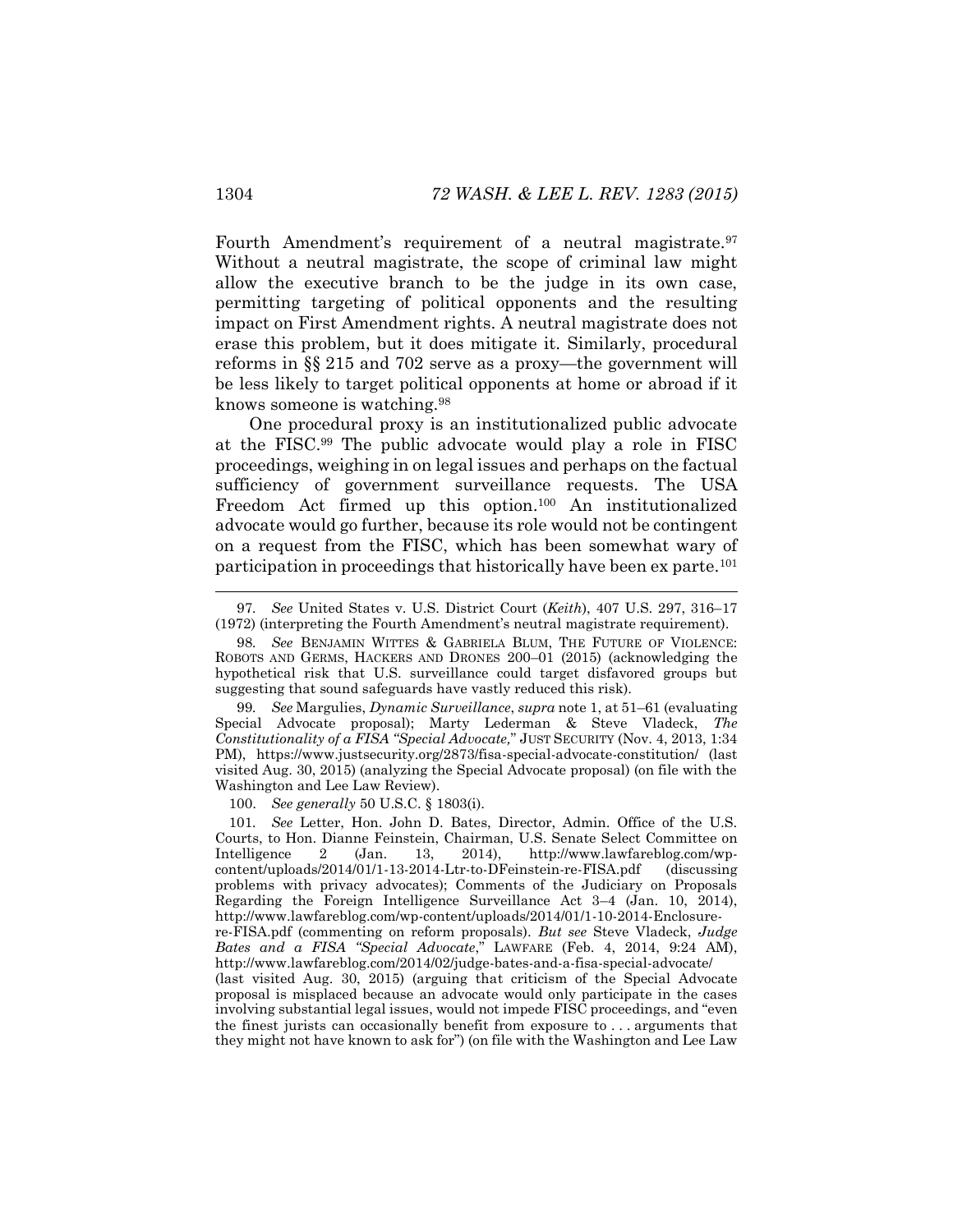On balance, as I and others have written, the objections to the public advocate based on security, efficiency, and constitutionality are overstated.<sup>102</sup> A public advocate would actually increase the effectiveness of surveillance programs, by muting political opposition that could otherwise result in far more severe curbs.

Along similar lines, Chairperson David Medine of the PCLOB and PCLOB member and former D.C. Circuit Court of Appeals Judge Patricia Wald have suggested giving a "special master" at the FISC the ability to review a sample of FISA requests.<sup>103</sup> Sampling could be done by selecting key words or having NSA computers search for relevant documents. Sampling would provide a reasonable indication of the kinds of collection that the IC is engaging in based on the "foreign affairs" prong of § 702. That random sampling would not expressly preclude or eliminate potential overbreadth, but it would raise the costs of overbreadth, making it less likely to occur. Moreover, as Hamilton suggested with respect to the very institution of judicial review, random sampling would lead the agencies sampled to develop even more robust internal privacy cultures<sup>104</sup> because such agencies would be rewarded by less intrusive oversight on contested matters.<sup>105</sup>

Procedural reforms would also provide greater legitimacy and credibility for technological safeguards within the intelligence community. For example, the intelligence community has imposed search filters that prevent analysts from querying databases with terms not approved by the FISC.<sup>106</sup> The NSA is also developing

Review).

<sup>102</sup>*. See* Margulies, *Dynamic Surveillance*, *supra* note [1,](#page-1-0) at 53–61 (evaluating the Special Advocate proposal); Lederman & Vladeck, *supra* not[e 99](#page-22-0) (same).

<sup>103</sup>*. See* PCLOB § 702 Report, *supra* note [3,](#page-2-2) at 157 n.567 (describing the proposal for a FISC special master).

<sup>104</sup>*. See* THE FEDERALIST NO. 78, at 470 (Alexander Hamilton) (Clinton Rossiter ed., 1961) (discussing the concept of judicial review).

<sup>105</sup>*. See* JACK GOLDSMITH, POWER AND CONSTRAINT: THE ACCOUNTABLE PRESIDENCY AFTER 9/11, at 117–18 (2012) (explaining effect of FOIA rulings on CIA's disclosure practices).

<sup>106</sup>*. See* OFFICE OF THE DIR. OF NAT'L INTELLIGENCE, SAFEGUARDING THE PERSONAL INFO. OF ALL PEOPLE: A STATUS REPORT ON THE DEVELOPMENT & IMPLEMENTATION OF PROCEDURES UNDER PRESIDENTIAL POLICY DIRECTIVE 28, at 7– 8 (2014) (discussing procedures to protect personal information); Margulies, *Dynamic Surveillance*, *supra* note [1,](#page-1-0) at 43–44 (discussing search protocol constraints in the Fourth Amendment context); Nathan Alexander Sales, *Run for the Border: Laptop Searches and the Fourth Amendment*, 43 U. RICH.L. REV. 1091,